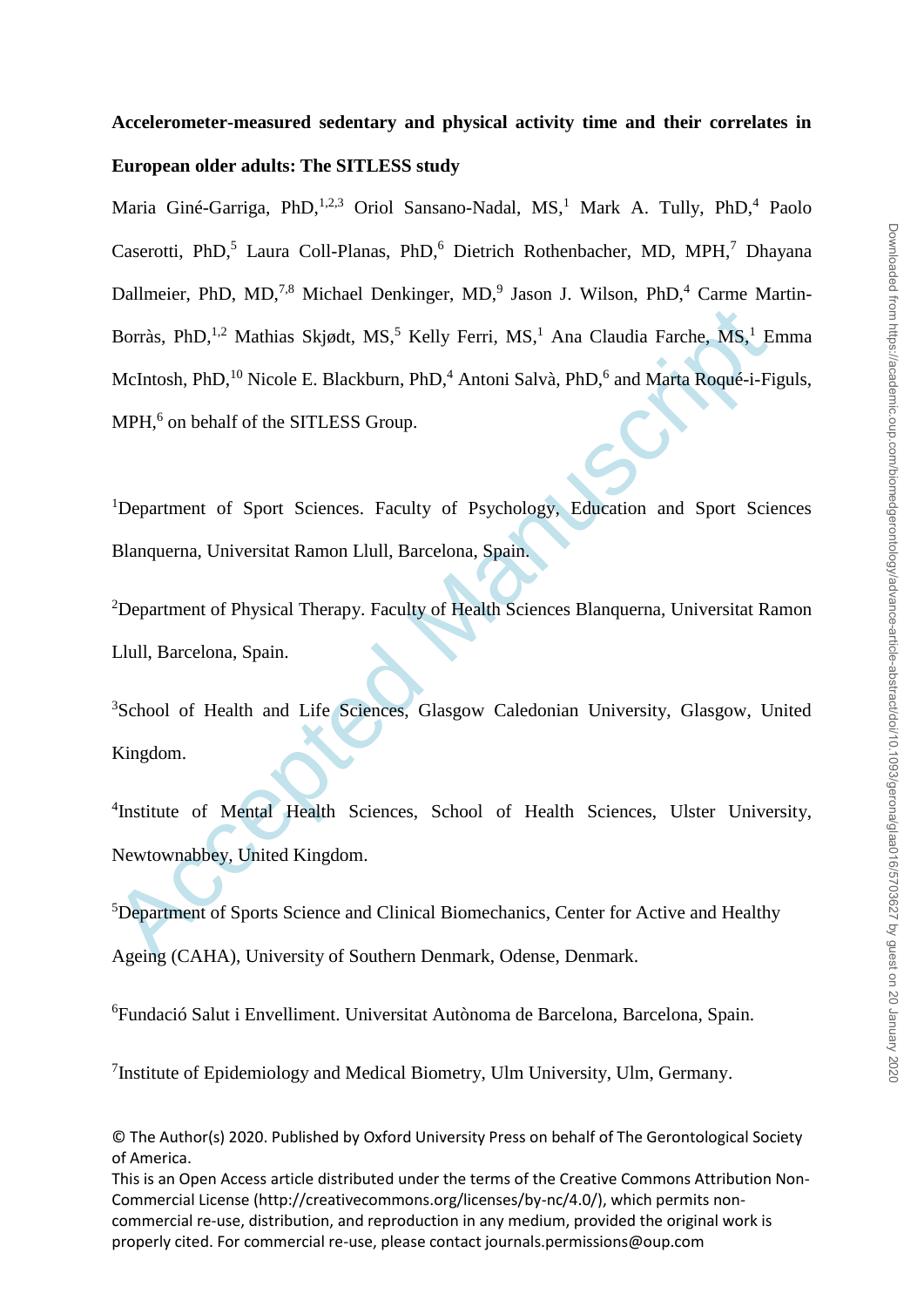<sup>8</sup>Department of Epidemiology, Boston University School of Public Health, Boston, United **States of America.** 

<sup>9</sup>Agaplesion Bethesda Clinic, Geriatric Research Unit Ulm University and Geriatric Center Ulm, Ulm, Germany.

<sup>10</sup>Department of Health Economics, University of Glasgow, Glasgow, United Kingdom.

Address correspondence to: Dr Maria Giné-Garriga, Faculty of Psychology, Education and Sport Sciences Blanquerna, Universitat Ramon Llull. C/ Císter 34, 08022 Barcelona. Tel. +34 932533000. Email: mariagg@blanquerna.url.edu

Accepted [Ma](mailto:mariagg@blanquerna.url.edu)nuscript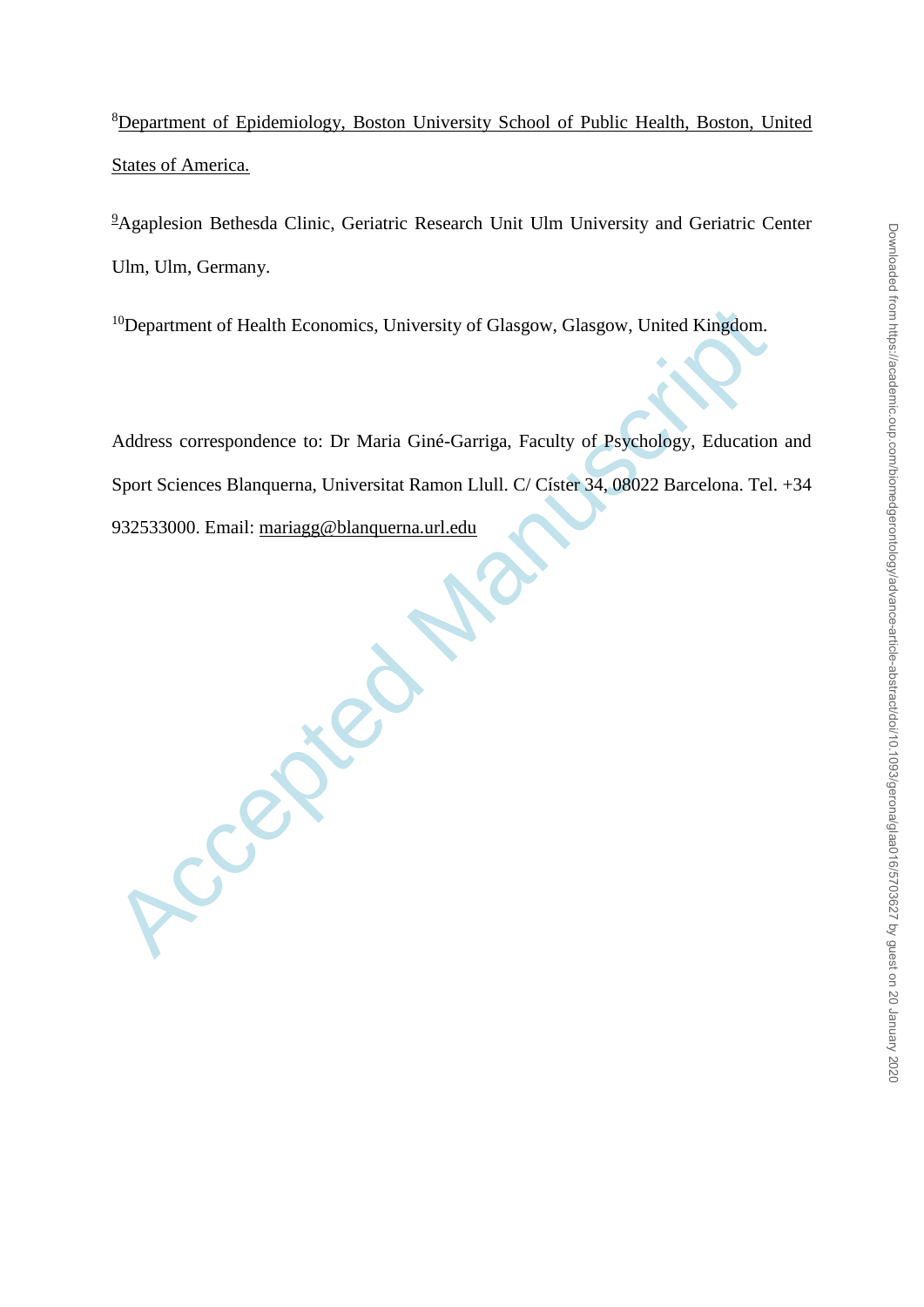#### **Abstract**

**Background:** Sedentary behavior (SB) and physical activity (PA) are important determinants of health in older adults. This study aimed to describe the composition of accelerometermeasured SB and PA in older adults, to explore self-reported context-specific SB, and to assess socio-demographic and functional correlates of engaging in higher levels of SB in participants of a multi-center study including four European countries.

participants of a multi-center study including four European countries.<br>
Methods: 1360 community-dwelling older adults from the SITLESS study (61.8% wo<br>
75.3±6.3 years) completed a self-reported SB questionnaire and wore a **Methods:** 1360 community-dwelling older adults from the SITLESS study (61.8% women; 75.3±6.3 years) completed a self-reported SB questionnaire and wore an ActiGraph accelerometer for seven days. Accelerometer-determined compositional descriptive statistics were calculated. A fixed effects regression analysis was conducted to assess the sociodemographic (country, age, sex, civil status, education and medications) and functional (BMI and gait speed) correlates.

**Results:** Older adults spent 78.8% of waking time in SB, 18.6% in light-intensity PA (LPA), and 2.6% in moderate to vigorous PA (MVPA). Accelerometry showed that women engaged in more LPA and walking and men engaged in higher amounts of MVPA. Watching television and reading accounted for 47.2% of waking time. Older age, being a man, single, taking more medications, being obese and overweight, and having a slower gait speed were statistically significant correlates of more sedentary time.

**Conclusions:** The high amount of SB of our participants justifies the need to develop and evaluate interventions to reduce sitting time. A clinically relevant change in gait speed can decrease almost 0.45 percentage points of sedentary time. The distribution of context-specific sedentary activities by country and sex showed minor differences, albeit worth noting.

**Keywords:** Compositional analysis, Sedentary behavior, Physical activity, Sociodemographic correlates.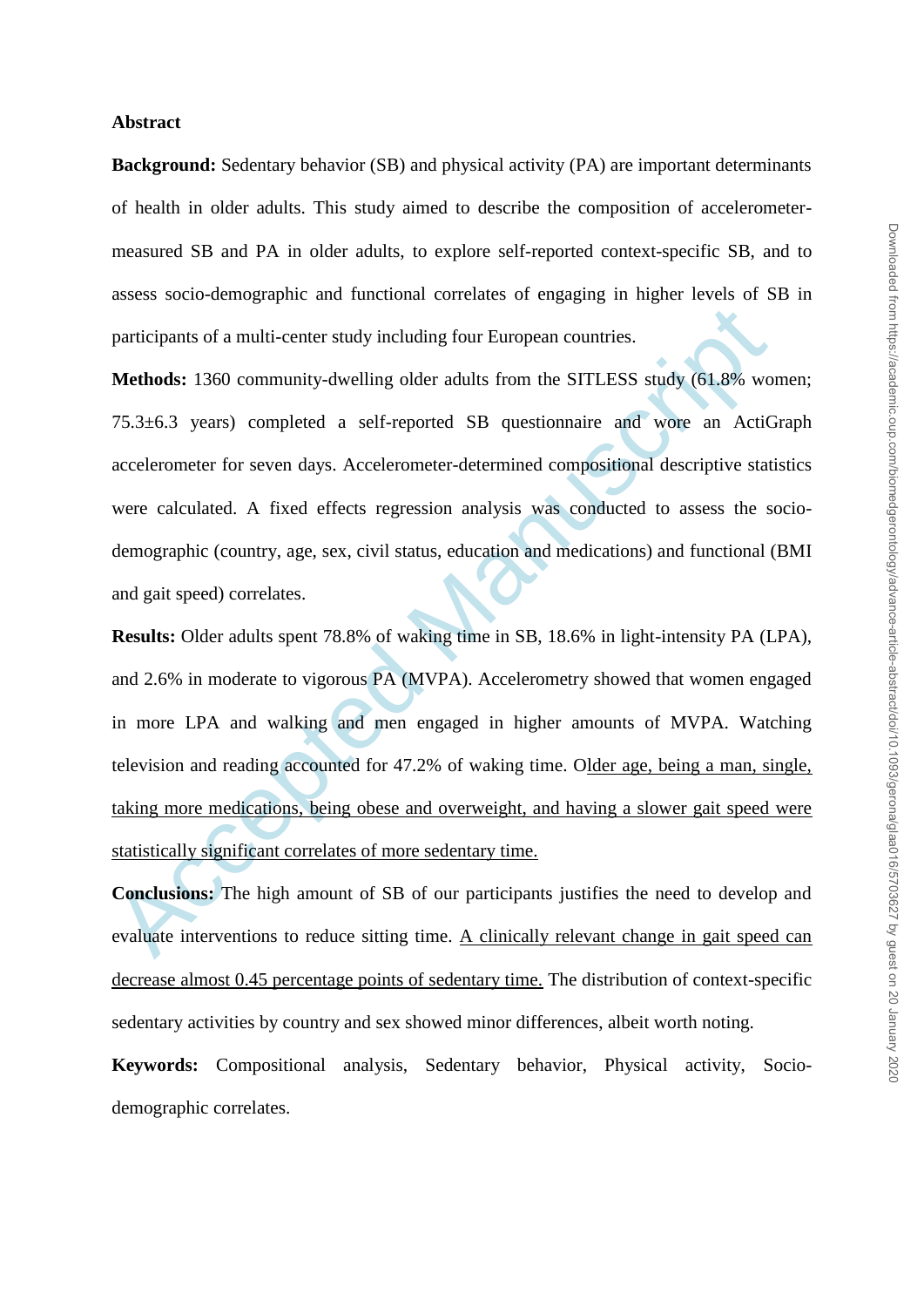## **Introduction**

financial year (4). Prolonged SB throughout the day increases the risk of poor health, every<br>people who are moderately physically active  $(5,6)$ . However, some evidence suggest<br>observed risks of SB may not be completely i Physical activity (PA) and sedentary behavior (SB) (any waking activity in a sitting, reclining, or lying posture where energy expenditure is <1.5 metabolic equivalents [MET]) (1) are important determinants of health and quality of life in older adults (2,3). Diseases associated with prolonged SB cost the UK public health system £0.8 billion in the 2016-17 financial year (4). Prolonged SB throughout the day increases the risk of poor health, even in people who are moderately physically active (5,6). However, some evidence suggests the observed risks of SB may not be completely independent of total PA levels (7), as it is assumed that the reduction in PA on the one hand is accompanied by concomitant increases in SB on the other hand (8). Older adults spend most of their waking day sitting (9), placing them at increased risk for various detrimental health outcomes, among them all-cause mortality, metabolic syndrome, obesity and cognitive health (10–12).

Most of the past research has relied on self-reported assessments of the time spent in sedentary activities. Both objective and self-reported measures have strengths and limitations. Self-reported tools can be subject to response bias (e.g., recall bias) (13). For example, Harvey et al. (9) found that the self-reported SB of older adults averaged 5.3 hours per day, well below values recorded using accelerometry, which averaged 9.4 hours per day. Objective measures such as accelerometers are unable to capture how the sedentary time is spent.

Self-report instruments to assess PA have mainly focused on moderate-to-vigorous PA (MVPA) as these activities are more regimented and therefore easier to remember (14), and in line with international and national PA guidelines (15). However, evidence is accumulating that older adults spend much more of their time in lower-intensity PA. In a recent study,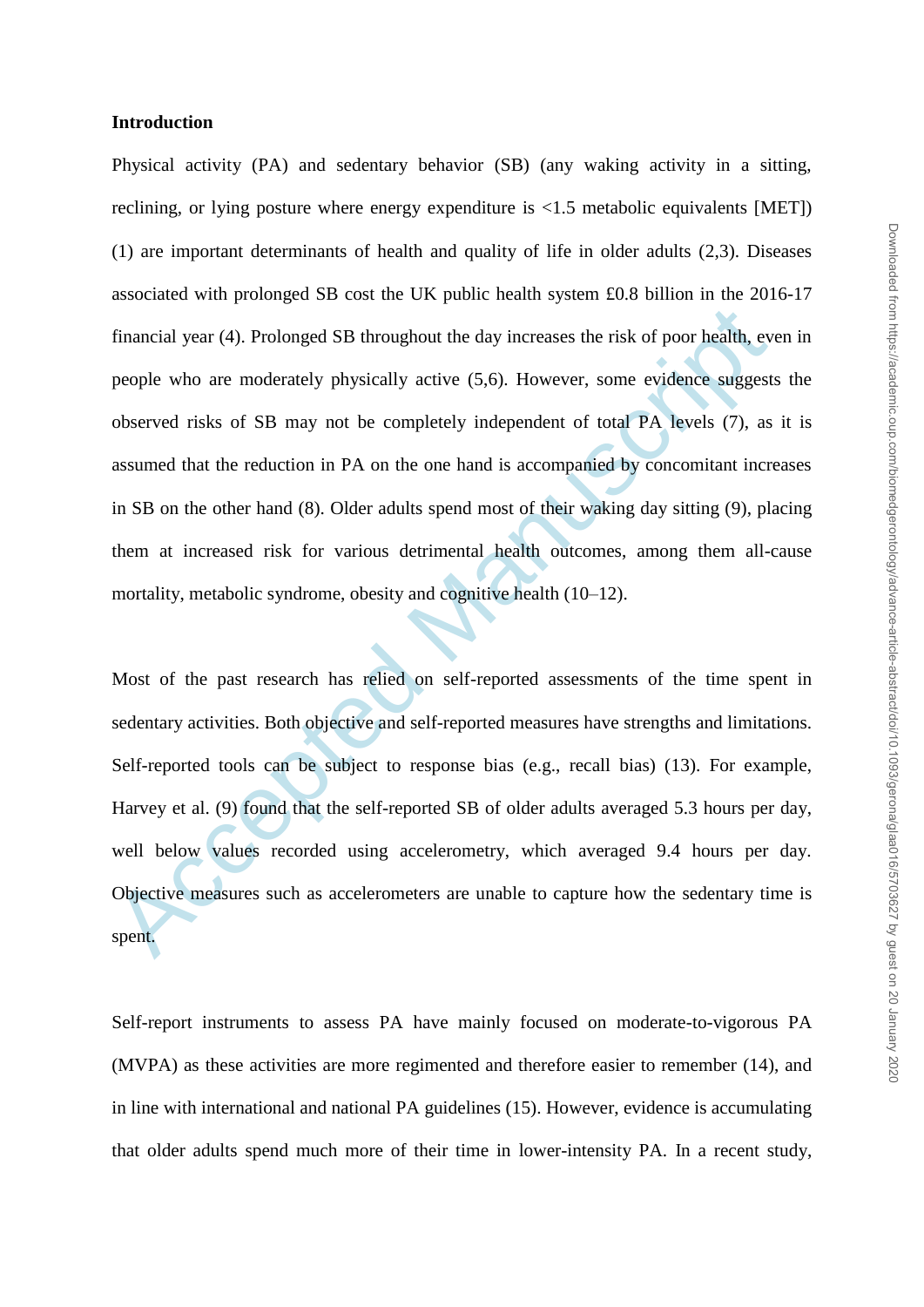objectively measured MVPA accounted for just 2% of the day in a large sample of older adults from the Netherlands. In contrast, the time spent in light-intensity PA (LPA) was 33% and time spent sedentary was 65% of their day (16). To date, efforts to increase PA in the population have also mainly focused on increasing MVPA (17). As accumulating evidence is suggesting that a higher level of LPA is associated with health benefits (18,19,20), it would appear logical that inactive adults should initially be encouraged to reduce SB and engage in any intensity of PA.

appear logical that inactive adults should initially be encouraged to reduce SB and enga<br>any intensity of PA.<br>
For a more detailed understanding of the relationship between PA and SB, it is necessa<br>
know how the time spen For a more detailed understanding of the relationship between PA and SB, it is necessary to know how the time spent in both behaviors is distributed across the day, and whether sexrelated differences are worth exploring. The pattern of waking activity is made up of periods of SB, LPA and MVPA interspersed throughout the day (21). SB is tightly linked in a zerosum time-use relationship with overall PA (22); standing up from a chair results in increased PA, albeit typically of a low intensity. The evidence linking SB to poor health therefore suggests that health-related benefits may be acquired displacing prolonged sitting time with LPA throughout the day. It is widely thought that a greater understanding of the role of each PA and SB component in this age group is necessary to inform appropriate strategies to modify both behaviors, and should be assessed in a holistic way (23). Compositional analysis provides a new method to deal directly with the compositional nature of movement behavior. The amount of time spent on a behavior is meaningful only in light of the time spent on other behaviors and not on its own (21). In comparison of more traditional methods, compositional analysis eliminates collinearity problems and deals with the co-dependence between time spent in different movement behaviors (21). Even if the information contained in the movement behavior composition is relative and thus scale invariant, it can be normalized to any sum (such as 100 for percentages) without loss of information.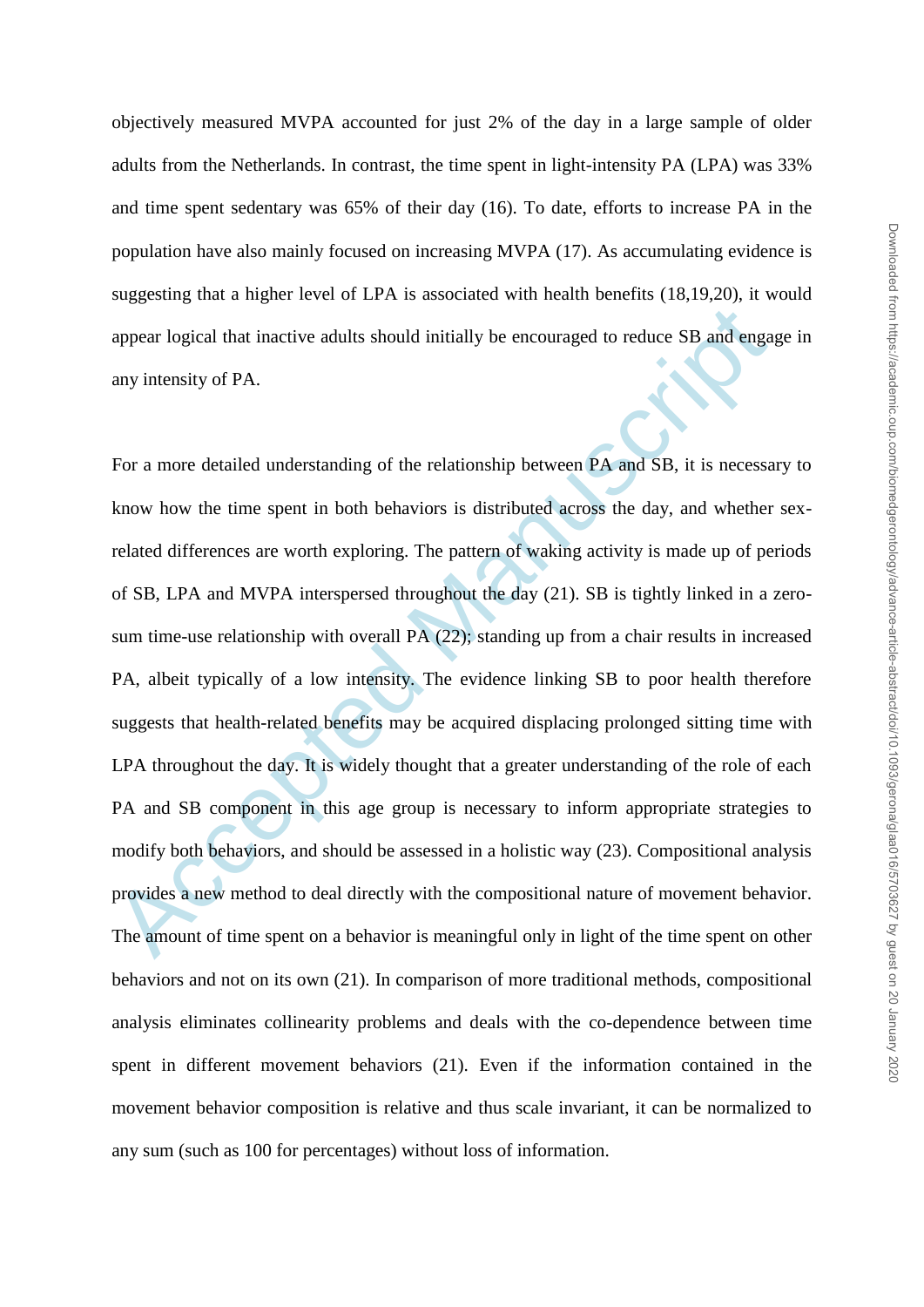as sex-related differences might be of use in targeting the best-suited strategies to decoverall SB time. Also, being able to identify how SB and PA (LPA and MVPA) interrelated and distributed across countries, age categor Different types of SB occur in a variety of situations for different purposes, including leisure, household, occupation, and transportation (24). Most health-based studies in older adults have focused on total sedentary time (9,25,26). However, knowing in which context SB is accumulated (e.g. watching television, reading a book, sitting in any transport mode) as well as sex-related differences might be of use in targeting the best-suited strategies to decrease overall SB time. Also, being able to identify how SB and PA (LPA and MVPA) are interrelated and distributed across countries, age categories and other demographic and health factors is needed to identify the characteristics of older adults that could be targeted by preventive intervention efforts and ageing research, and by cross-European policies and guidelines (27–29).

Accordingly, the goals of this study were to: (a) describe the composition of accelerometermeasured SB and PA time in a cohort of community-dwelling older adults from four European countries from the SITLESS study; (b) explore the context in which self-reported SB occurs in both men and women and across countries; and (c) assess the correlates of SB according to country or residence, age, sex, civil status, education level, number of current medications, body mass index (BMI) and gait speed.

# **Method**

The SITLESS study is a multi-center pragmatic three-armed parallel randomized controlled trial. Community-dwelling older adults aged 65 years or older, with a score on the Short Physical Performance Battery (SPPB) of four or above (30), who were insufficiently active and/or reported high levels of SB (31) were recruited in study centers in Denmark, Spain, United Kingdom (UK) and Germany according to their existing primary prevention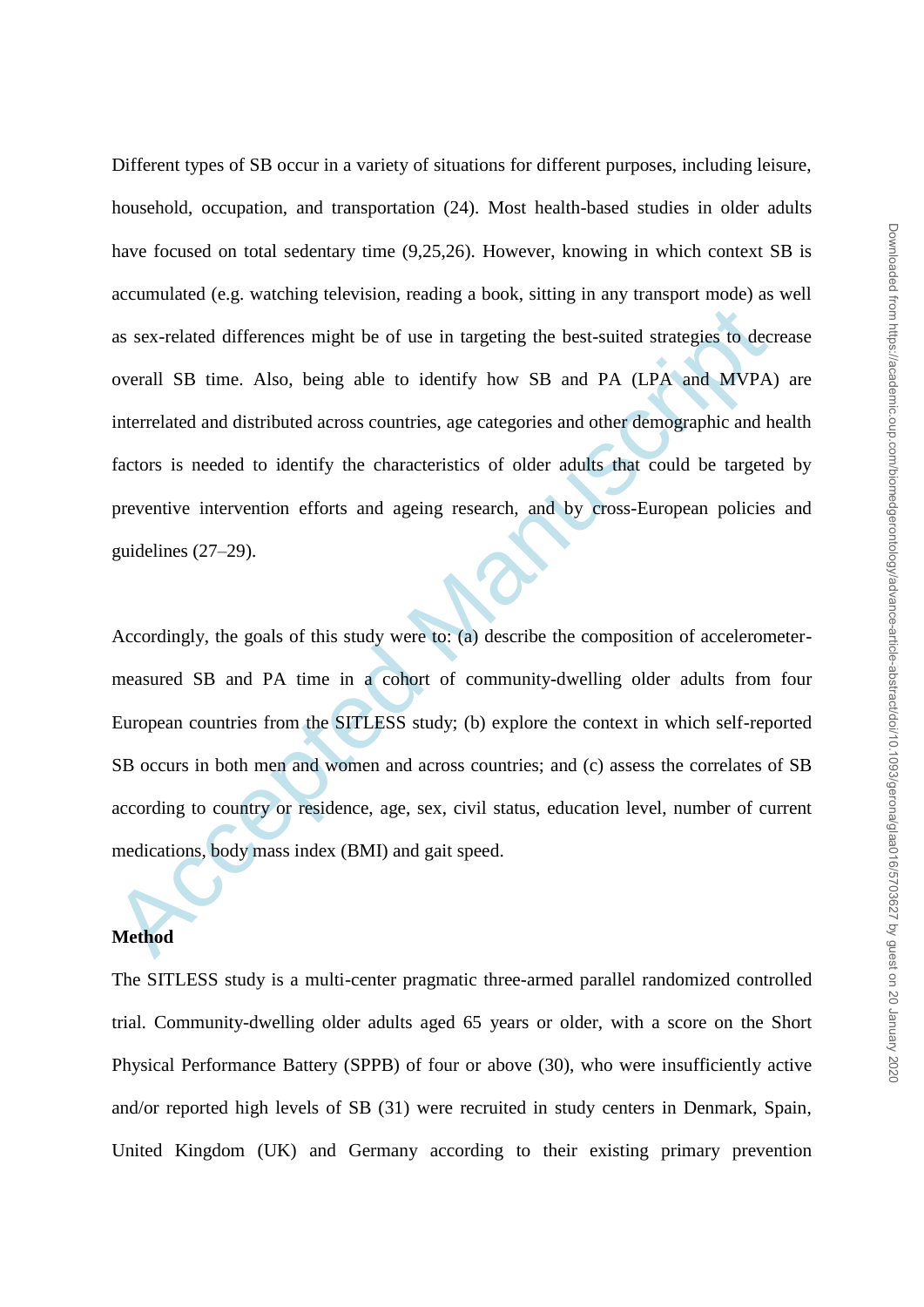pathways. Spain and the UK had 85.5% and 58.6% recruitment through primary health care professionals, respectively. In Denmark, the largest recruitment pathway was through existing preventive home visits (83.2%). In Germany, participants were mostly reached through invitation letters (76.8%). The study protocol can be found elsewhere (32). The current paper uses data from the pre-intervention baseline assessments.

A total of 1360 community-dwelling older adults (61.8% women; 75.3±6.3 years old)<br>analyzed at baseline. The study design was approved by the Ethics and Research Comm<br>of each intervention site: The Regional Committees on H A total of 1360 community-dwelling older adults (61.8% women; 75.3±6.3 years old) were analyzed at baseline. The study design was approved by the Ethics and Research Committee of each intervention site: The Regional Committees on Health Research Ethics for Southern Denmark (Denmark), the Ethics and Research Committee of Ramon Llull University (Spain), the Office for Research Ethics Committees in Northern Ireland (ORECNI) (UK), and the Ethical Review Board of Ulm University (Germany). Participation was voluntary and all participants signed informed consent before the start of the study.

# *Outcome Measures*

Personal information regarding age, sex, civil status, educational background, medical conditions and number of current medications was collected by means of a structured interview in the study centers. Weight and height were objectively measured by a trained researcher using a TANITA BC 420 and a SECA 213 portable stadiometer, respectively, to derive the participants' BMI. Gait speed was obtained from a 4-meter walk test. Participants were asked to walk at their normal pace and speed was calculated as distance in meters divided by time in seconds. Participants self-reported the number of hours spent sitting on a week day and on a weekend day in different contexts using the Sedentary Behavior Questionnaire (SBQ). Reliability and validity of the SBQ had been validated among overweight adults in a previous study (33); intraclass correlation coefficients were acceptable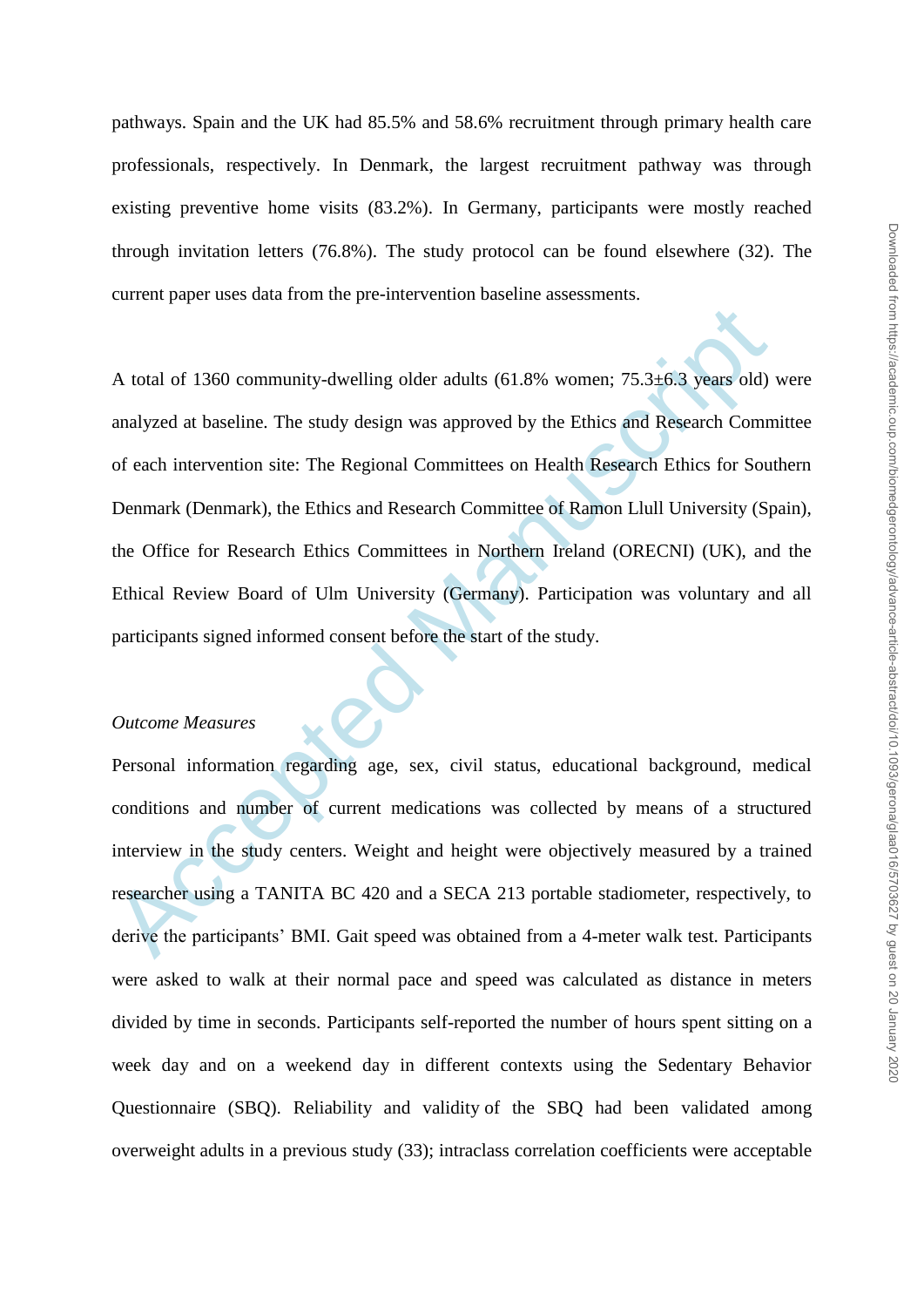for all items and the total scale, and significant associations were found with the sitting time question of the International Physical Activity Questionnaire and BMI (33). Context-specific sedentary behaviors included in the SBQ were: watching television, playing computer or video games, sitting listening to music or radio, sitting and talking on the phone, doing paperwork or computer work, sitting reading a book or magazine, playing a musical instrument, doing artwork or crafts, sitting and driving in a car, bus or train.

instrument, doing artwork or crafts, sitting and driving in a car, bus or train.<br>
Participants wore an ActiGraph wGT3X-BT triaxial accelerometer (ActiGraph, 1<br>
Pensacola, FL) on their dominant hip during waking hours for s Participants wore an ActiGraph wGT3X-BT triaxial accelerometer (ActiGraph, LLC, Pensacola, FL) on their dominant hip during waking hours for seven consecutive days, removing it only for water-based activities such as bathing or swimming and to sleep during the night. Participants recorded wear time in an activity diary. The devices were initialized to collect data at 30 Hz. To be included in the analysis, an accelerometer record needed to contain at least four valid days (including at least one weekend day), with a valid day defined as containing at least 600 minutes (10h/day) of wear time as in previous studies (34). Nonwear time was defined using a 2-window system; a 90-minute window for checking for consecutive zero counts and another 30-minute up- and down- stream window for checking for more than 2 minutes of non-zero counts (35). Due to some participants wearing the ActiGraph during night-time sleeping, a maximum daily wear time threshold was set at 19 hours using a pragmatic choice based on participants' diaries and sleep time duration recommendations for older adults (36). For participants meeting the selected threshold for maximum wear time the activity diary was used to determine if the wear-time by the software was similar to the activity diaries. For relevant participants, a log diary was used to determine daily wear-time when awake.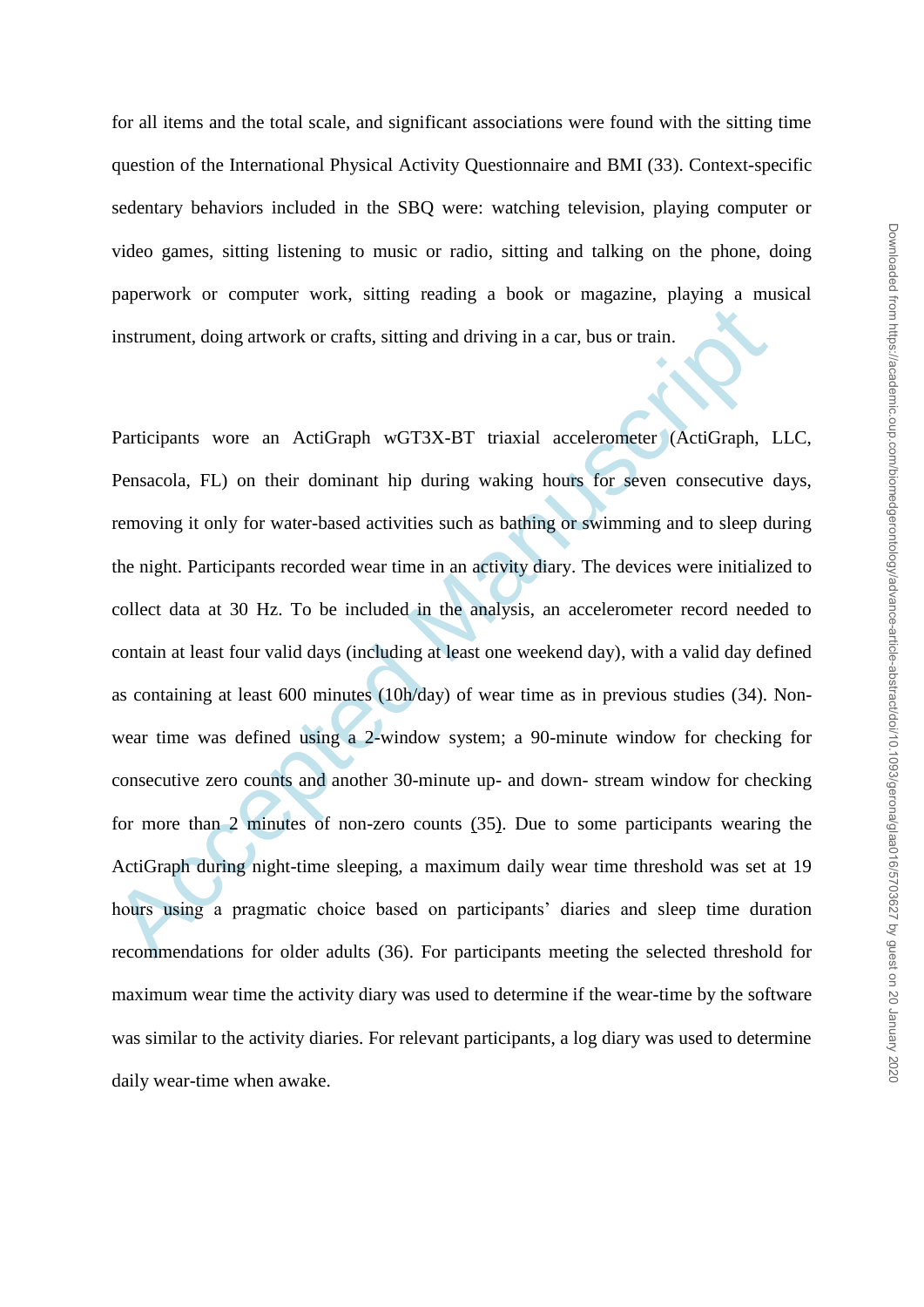SB was defined as <100 counts per minute (CPM), LPA as 100-2019 CPM and MVPA as ≥2020 CPM (37) on the vertical axis. Daily step counts were also extracted. Values were normalized to the total wear time. Raw accelerometry data were analyzed using ActiLife v6.13.3 software with the normal filter and summarized into 10-second epochs, as have been recommended for estimation of sedentary behavior in clinical older adult populations (38). Values were normalized against total wear time and the proportions of daily time spent in SB, LPA and MVPA are presented.

# *Data Analysis*

Baseline cross-sectional characteristics were presented descriptively as mean and standard deviation for continuous variables or number and percentage for categorical variables.

Values were normalized against total wear time and the proportions of daily time spent in<br>
LPA and MVPA are presented.<br>
Data Analysis<br>
Baseline cross-sectional characteristics were presented descriptively as mean and star<br> Analyses followed the guide to compositional data analysis for SB, PA, and sleep research published by Chastin et al. (21). Accelerometer-determined compositional descriptive statistics including compositional geometric means for central tendency and variation matrices for dispersion were calculated among the overall study sample and also for each country's sample separately. Log ratio plots with the three behaviors (SB, LPA, MVPA) were generated to show the distribution of the sample compositions using the CoDaPack software 2.02.21 (39).

The composition of daily sedentary time according to sedentary activity was obtained crossing the context-specific distribution of self-reported sedentary time using the SBQ, with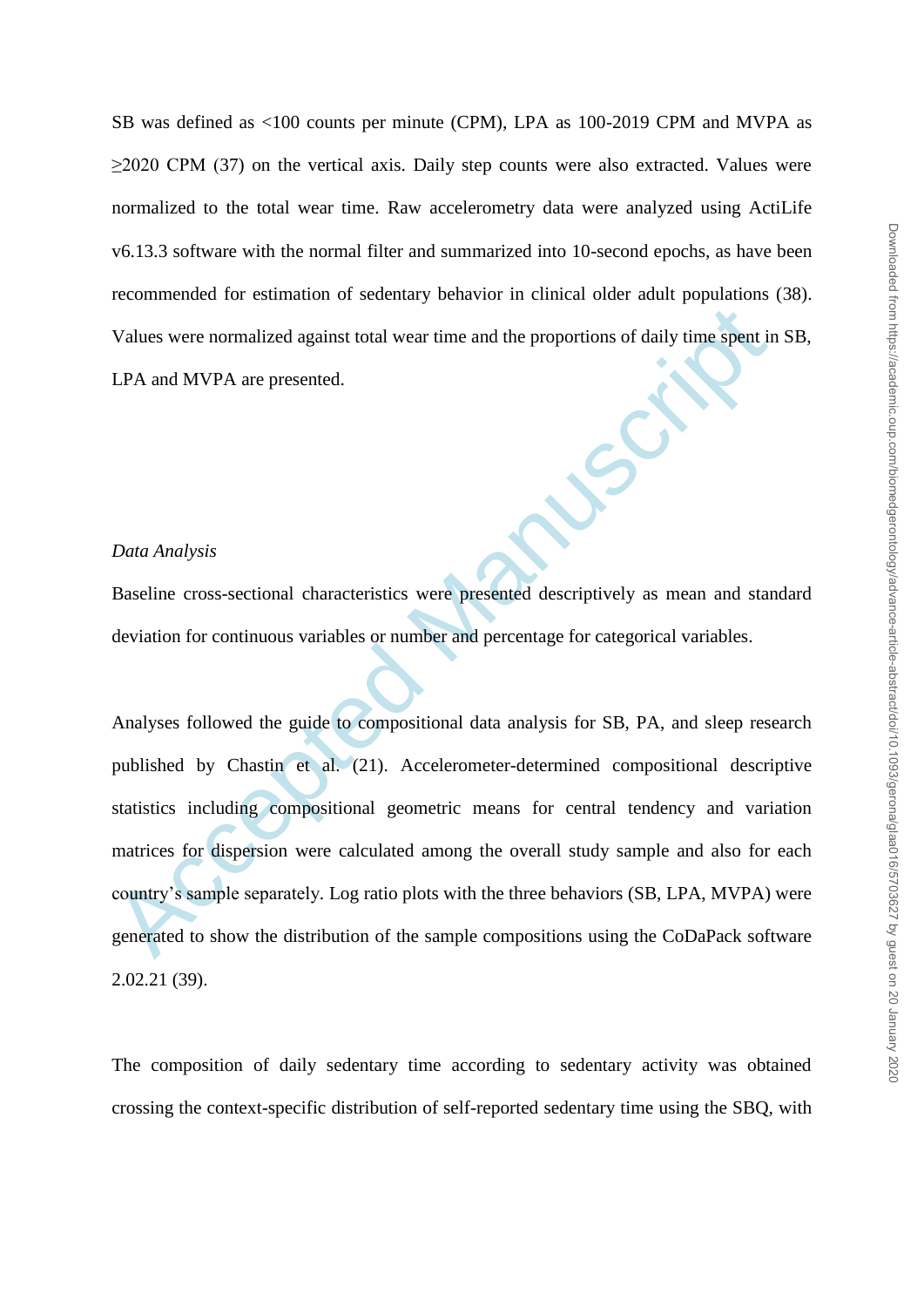vs. other – in a relationship, widowed or, separated), education (primary vs. secondar<br>post-secondary), number of medications currently taken, category of BMI (obese when<br>is  $\geq$ 30 kg/m<sup>2</sup> vs. overweight when BMI is 25 t To assess the covariates related to accelerometer-derived sedentary time, a linear regression analysis was conducted with co-variables: country of residence, age, sex, civil status (single vs. other – in a relationship, widowed or, separated), education (primary vs. secondary vs. post-secondary), number of medications currently taken, category of BMI (obese when BMI is  $\geq$ 30 kg/m<sup>2</sup> vs. overweight when BMI is 25 to 29.9 kg/m<sup>2</sup> vs. normal weight when BMI is 18.5 to 24.9  $\text{kg/m}^2$ ), and gait speed. The fixed effects regression model included country as a cluster factor to take into account any potential correlation between participants in the same country, by setting up a diagonal covariance matrix structure for the residuals. The results were reported as unstandardized regression coefficients with 95% confidence intervals (CI).

Statistical test significance was assessed at the usual 5% significance level. For the statistical analyses, STATA V13 software was used.

# **Results**

Of the overall SITLESS participants (n=1360), mean age was 75.3 (SD 6.3) years (range from 72.8 years in UK to 77.4 years in Denmark) and 840 (61.8%) were women **(Table 1)**. Half of the sample were married (52.6%) while 27.0% were widowed. 53.2% of the participants reported having completed secondary education, with German participants having the highest proportion at 71.6% while Spanish participants had the lowest one (30.8%). Participants from Germany and Spain reported the highest number of medical conditions (3.5 (SD 2.1) and 3.4 (SD 2.2), respectively), and current medications ranged from 0 to 19 across all participants (mean 4.5). Gait speed was the slowest in German and Danish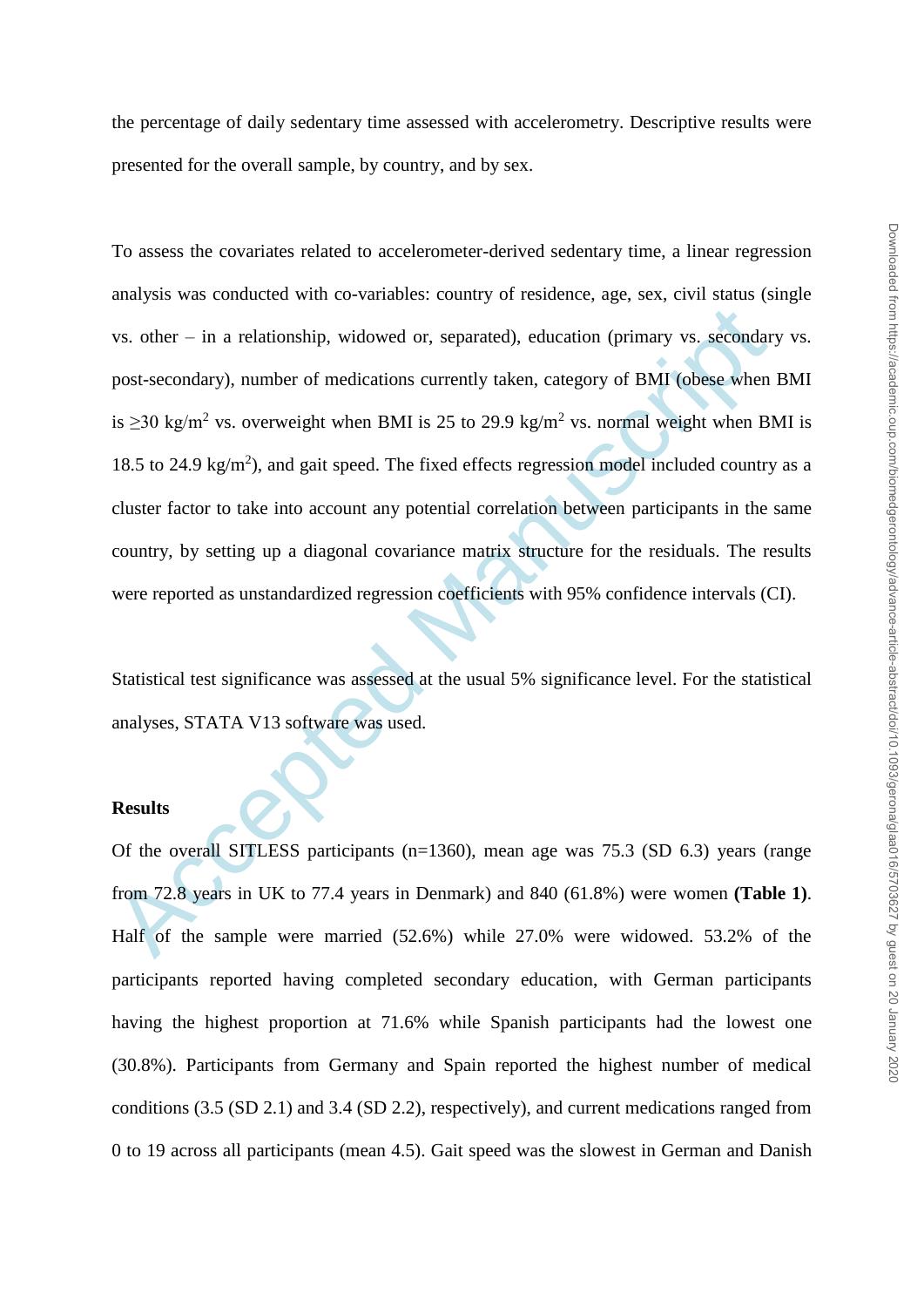#### *Composition of accelerometer-measured SB and PA*

Overall, participants spent 78.8% of daily awake time in SB, 18.6% in LPA, and 2.6 MVPA (375 participants with less than 1%). Participants in Denmark showed the higercentage of daily awake time in SB (81%), followed by par Overall, participants spent 78.8% of daily awake time in SB, 18.6% in LPA, and 2.6% in MVPA (375 participants with less than 1%). Participants in Denmark showed the highest percentage of daily awake time in SB (81%), followed by participants from Spain (79.2%), Germany (78.4%) and the UK (76.5%). LPA ranged from 17.2% of waking time among participants from Denmark to 19.8% among participants in the UK. MVPA accounted for less than 4% of waking time across all four sites (Denmark 1.8%; Spain 2.3%; Germany 2.7%; and UK 3.7%). Accelerometry showed minimal differences by sex (data not in table), with women engaging in more LPA (19.7% (SD 5.6) vs. 16.6% (SD5.5)) and walking (5099 steps/day (SD 2436.1) vs. 4987 steps/day (SD 2839.7)) and men engaging in higher amounts of MVPA (2.8% (SD 2.6) vs. 2.5% (SD 2.1)).

Participants in the UK took the highest mean number of daily steps with 5839 (SD 2985), with participants from Denmark taking the lowest (mean 4420 (SD 2410)).

Figure 1 shows the sample composition of time spent in SB, LPA, and MVPA for the whole sample, by means of a matrix of ternary plots with the three behaviors represented at a time. Ternary plots can be understood as the scatterplots of compositions. The overlap of points towards the SB corner indicates the highest data concentration in this behavior. The dispersion structure is represented by 99% and 95% normal-based probability regions around the compositional center. These reflect that the highest variability is found in the direction of MVPA, with some variability towards the LPA.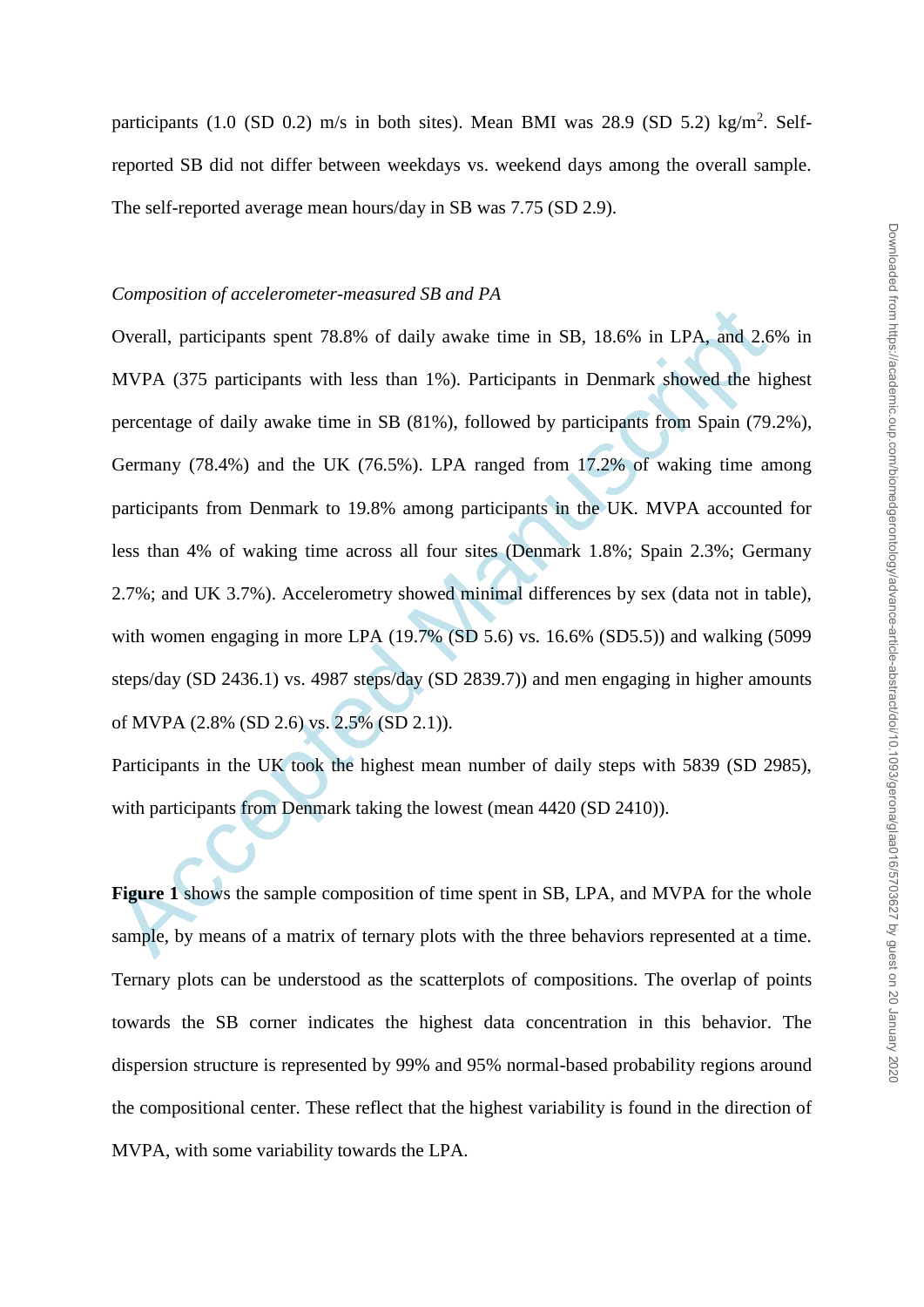The variability of the data is summarized in the variation matrix (**Supplemental file 1)** containing all pair-wise log-ratio variances. A value close to zero implies that the time spent in the two behaviors involved in the ratio (arranged by rows and columns) are highly proportional. For example, the variance of log(SB/LPA) ranges from 0.138 to 0.206, which reflects the highest (proportional) relationship or co-dependence (not correlation in the usual sense) between two behaviors. On the other end, it can be observed that the highest log-ratio variances all involve MVPA, which shows that time spent in MVPA is the least co-dependent on the other behaviors (is independent from LPA and SB).

# *Self-report context-specific sedentary behavior*

reflects the highest (proportional) relationship or co-dependence (not correlation in the vense) between two behaviors. On the other end, it can be observed that the highest log-<br>variances all involve MVPA, which shows tha **Table 2** shows the descriptive statistics of the proportion of time spent in context-specific SBs by participants of the four European countries and by sex. Watching television and reading were the context-specific SBs that accounted for most of the daily time in the four countries (34.8% and 12.4% respectively (i.e. 47.2% of daily waking hours). Distribution of context-specific SBs was broadly similar across countries. The highest proportion of daily sedentary time was spent watching television, and Spain showed the highest percentage with 40.1% (SD 17.8), followed by Denmark (34.2% (SD 14.0)), Germany (33.8% (SD 15.1)), and the UK showing the lowest (31.7% (SD 12.9)). Distribution of activities by sex was similar, with some differences in activities such as doing paperwork (9.9% (SD 11.5) in men and 4.6% (SD 6.9) in women), and doing artwork or crafts (1.3% (SD 4.5) in men and 4.6% (SD 8.5) in women) (**Figure 2**).

#### *Correlates of sedentary time*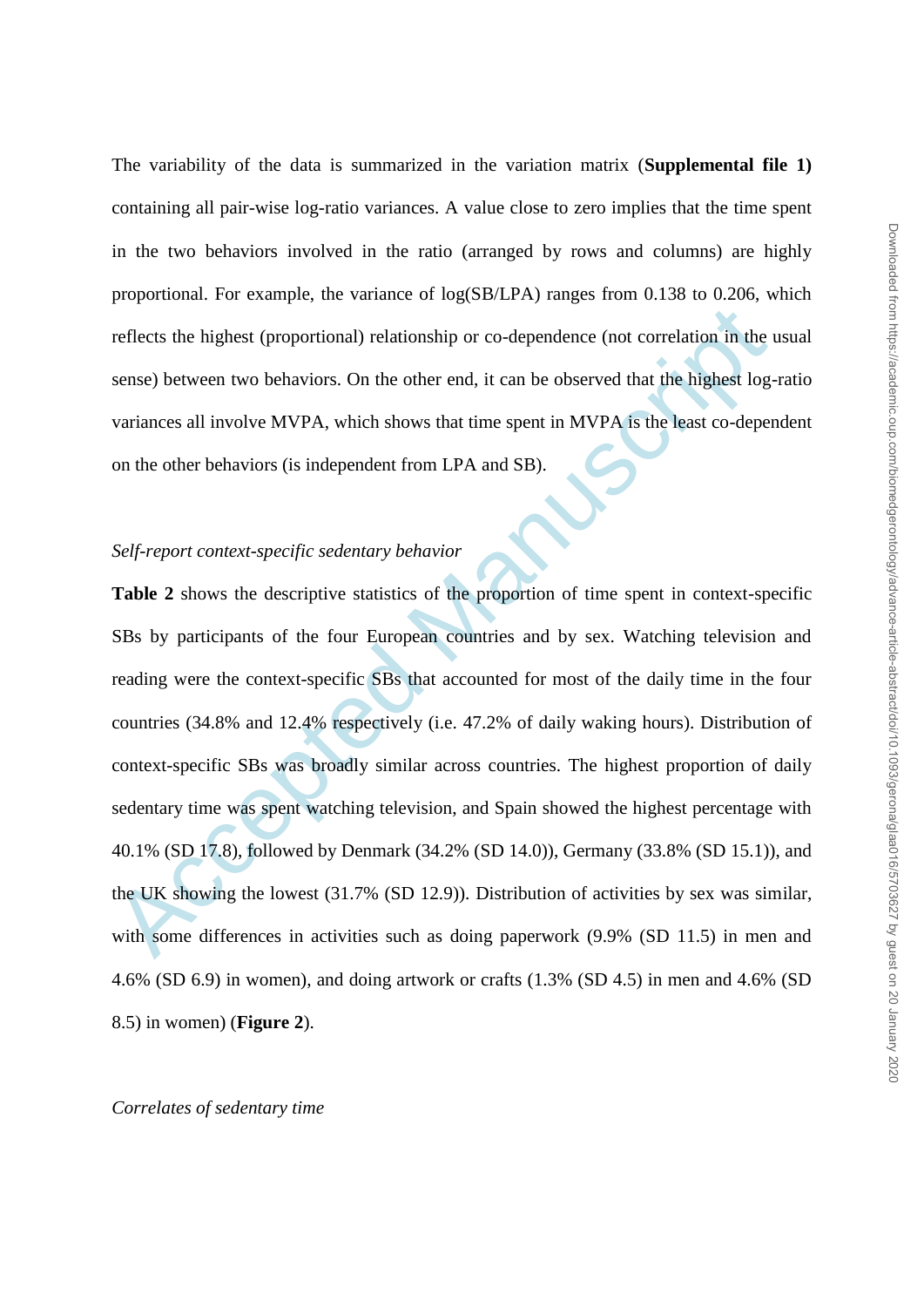**Table 3** displays correlates of sedentary time according to country of residence, age, sex, civil status, education, medication, gait speed and BMI. Most of the variables had a weak association with daily sedentary time. Participants who were male (women=reference)  $[β=2.78]$ , those who declared themselves to be single (e.g., had never been married or living with a stable relationship) (not single=reference)  $[\beta=1.89]$ , and those with upper-secondary education (education level, primary=reference) [β=1.54] were more likely to be sedentary.

education (education level, primary=reference) [ $\beta$ =1.54] were more likely to be sedentary<br>Sedentary time increased with age and number of medications taken, and it was also high<br>participants with slower gait speed. For Sedentary time increased with age and number of medications taken, and it was also higher in participants with slower gait speed. For each 10-year increase in age over 65 years (the minimum to be included in the study), sedentary time increased two percentage points (2.3%). A clinically relevant change in gait speed of 0.1 m/s (40) translated into a change of 0.43 percentage points of sedentary time. Compared to obese participants (obese=reference) [β=1], those with who were overweight [β=-1.98] and normal weight [β=-2.77] were less sedentary.

The model accounted for within-country correlation of participants in the same site, which is not negligible as shown by the significant likelihood test comparing this model against a standard regression model with no clustering (p=0.0098).

# **Discussion**

In 1360 participants of a multi-center study including four European countries (the SITLESSstudy) we show that participants spent 78.8% of daily awake time in SB, 18.6% in LPA, and 2.6% in MVPA. Accelerometry showed minimal differences by sex with women engaging in more LPA and walking and men engaging in higher amounts of MVPA. Notably, we found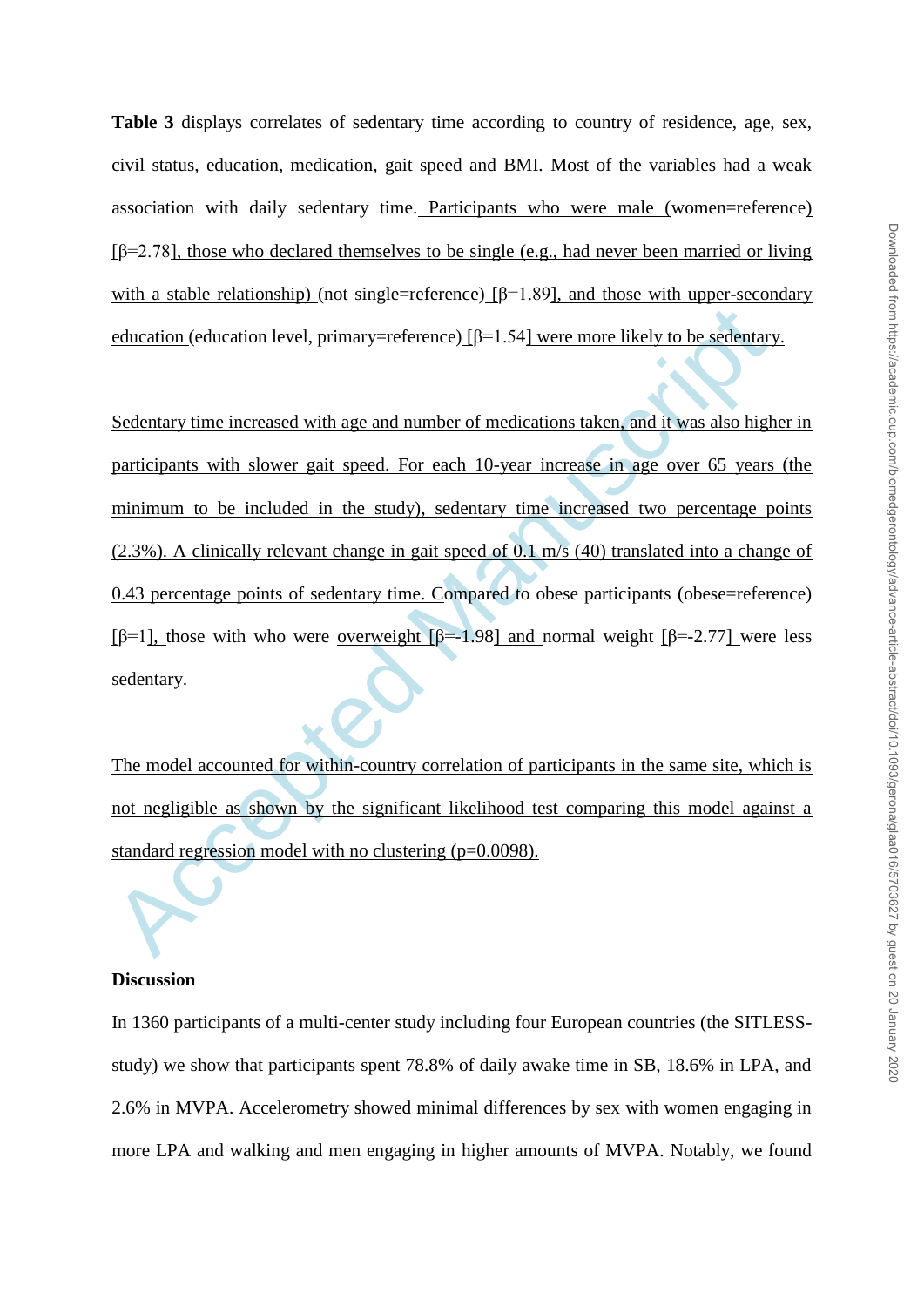that correlates of SB were broadly similar in the four included countries except for a few minor differences, an observation that enables a relative general preventative strategy applicable to older adults in similar socioeconomic living conditions, irrespective of the country.

A recent study in a cohort of Dutch older adults showed that participants spent on ave 65% of total wear time sedentary, 33% performing LPA, and 2% MVPA using the sam axial accelerometer wom at the hip (16). The mean age A recent study in a cohort of Dutch older adults showed that participants spent on average 65% of total wear time sedentary, 33% performing LPA, and 2% MVPA using the same triaxial accelerometer worn at the hip (16). The mean age in van Ballegooijen et al.'s (16) study was younger compared with our study (70.7 (SD 8) years vs. 75.3 (SD 6.3)), and this might partly explain the differences. Several studies have reported higher proportions of time spent being sedentary in older age groups using hip-worn accelerometers (41–43). However, the difference noted in daily time in SB and LPA in both studies might also be related to a lower health status reported by the SITLESS participants. In our study, women engaged in more LPA and walking and men engaged in higher amounts of MVPA, while daily SB was similar. Similarly in a recent study, combined categories of SB and PA indicated that men were more often high sedentary and high physically active, while women were more often low sedentary and low physically active (16). These differences could be partly explained by traditional gender roles, where women may be in charge of household chores and thus engaging in LPA, and men being more sedentary at home and engaging in more organized and regimented PA.

In our study, as in previous literature (21), the highest log-ratio variances all involved MVPA, which shows that time spent in MVPA is the least co-dependent with the other behaviors and might be unreliable. As shown in previous studies (44), environmental, social and individual level-determinants for sedentary time are distinct from those linked to the adoption and maintenance of MVPA. As a result, novel intervention strategies that focus on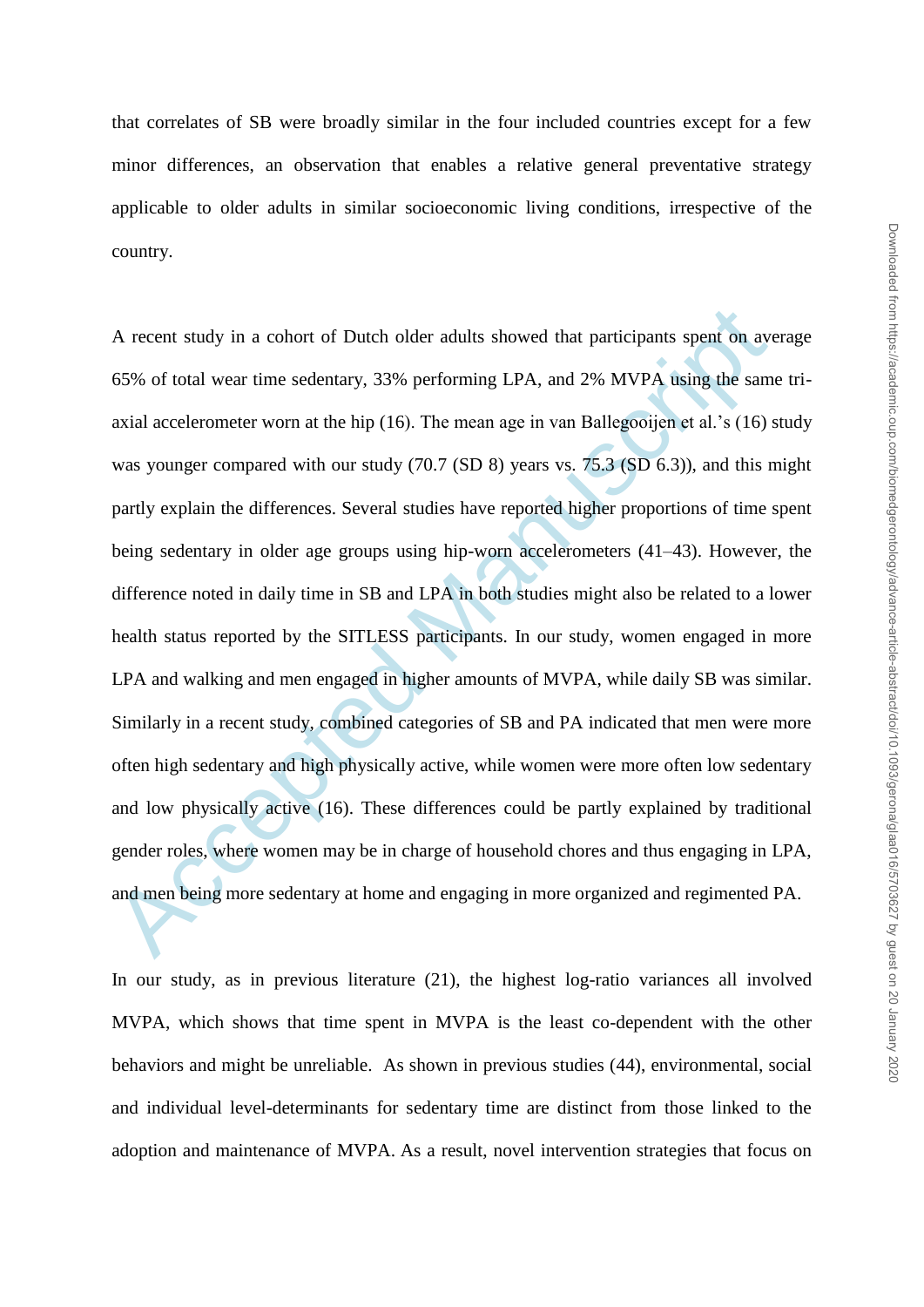reducing SB and increasing any intensity of PA by leveraging the surrounding environment (e.g., home) as well as individual-level cues and habits of SB should be designed and tested (45).

The percentage of daily time spent in SB in older adults is concerning. A better understanding of the distribution of movement behavior across the awake-time span will benefit and inform the development of cost-effective public health interventions. Reducing sitting could potentially improve older adults' subjectively and objectively measured health status (46,47) and wellbeing (48). Thus, focusing on ways to reduce sitting with non-sitting activities (e.g., doing some activities which are usually completed in a seated position by standing up) may be a promising first step to address sedentary time among older adults.

of the distribution of movement behavior across the awake-time span will benefit and in<br>the development of cost-effective public health interventions. Reducing sitting c<br>potentially improve older adults' subjectively and o Since LPA appears to makeup a larger proportion of the day compared to MVPA in older adults, replacing SB with LPA seems to be the second step to designing successful strategies to enhance movement without immediately increasing MVPA, which might not be feasible for some older adults. This may eventually lead to a progression to higher-intensity activities, if this is safe and appropriate for the individual. Thus, efforts that target SB as a means to increase LPA is a new behavioral leverage-point that could help us increase overall PA and induce health benefits within the population (45). A recent study using isotemporal substitution regression modeling to assess the relationship of replacing the amount of time spent in one activity for another showed that replacing 60 min/d of SB with 10 min/d of MVPA and 50 min/d of LPA was associated with significant improvements in physical function (49). However, there is little evidence to guide SB limiting strategies or LPA promotion activities for older adults (50).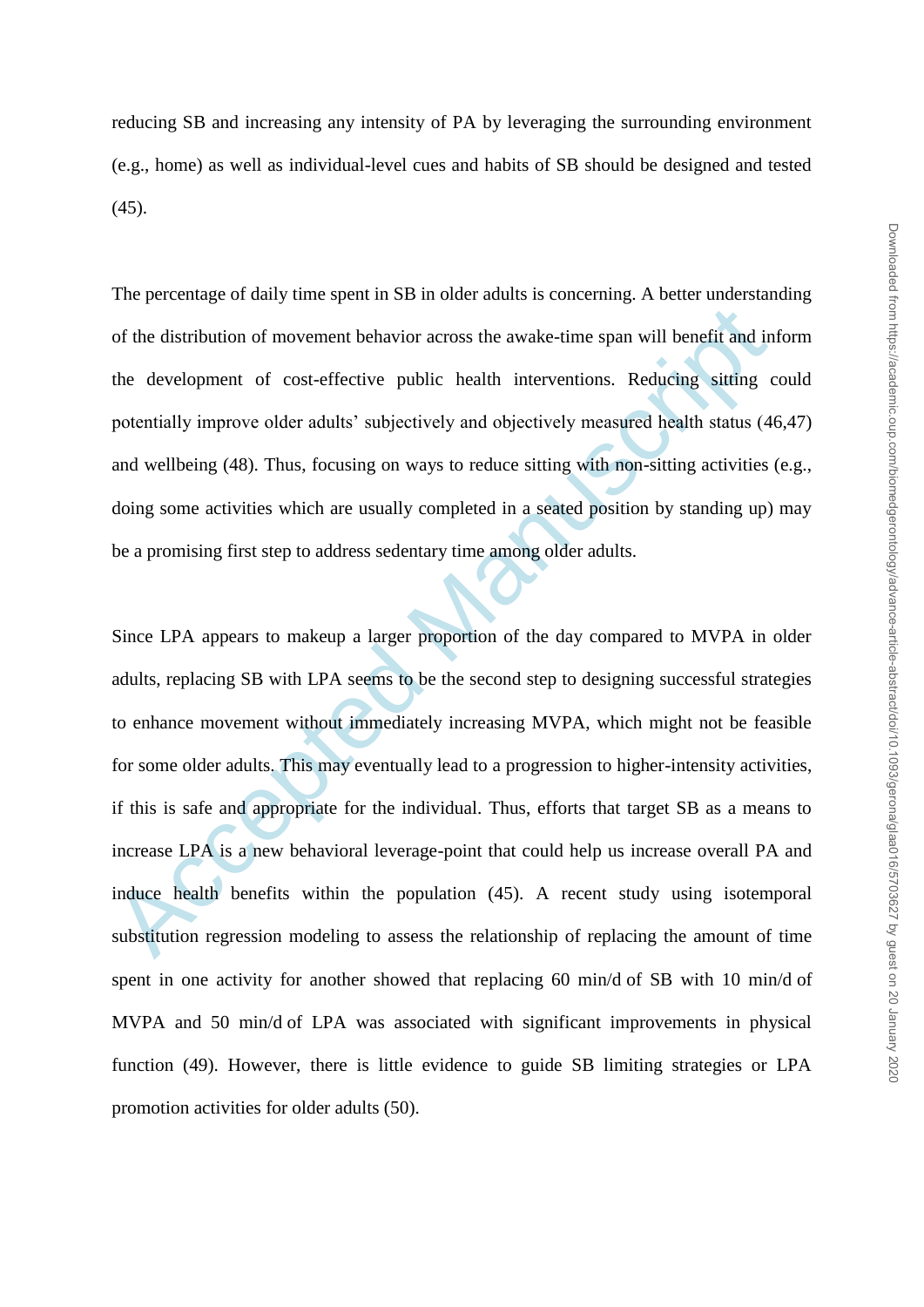$\geq$ 30 min/d of MVPA for at least 5 days/week) has not only been beneficial for has reduced risk of multiple morbidities, but also helped to attenuate or eliminate the neg role of watching television (51). However, mean Our study showed that the highest proportion of daily sedentary time was spent watching television (34.8%) and reading (12.4%), with a similar percentage among men and women. Time spent watching television has been related to increased odds for multimorbidity (51), and the risk for multiple chronic conditions has been previously investigated to be higher for those spending more time watching television (52). Being physically active (i.e. spending ≥30 min/d of MVPA for at least 5 days/week) has not only been beneficial for having reduced risk of multiple morbidities, but also helped to attenuate or eliminate the negative role of watching television (51). However, mean MVPA in our older adults accounted for less than 2% of waking hours, highlighting the difficulty of acquiring such benefits in an older adult population and stressing the importance of reducing SB with LPA. Detrimental associations of SB while watching television with various health outcomes (53) may be due to the continuous nature of television viewing and its linked unhealthy behaviors such as eating snacks or smoking. Following our first step approach, breaking television time by simple means (e.g., standing up during advertisement breaks and leaving remote control on TV which would require standing up to switch program) should be a key strategy to reduce the health impact of SB among older adults, and when done with a partner one could act as a reminder to the other.

Distribution of activities by sex, in general, showed some differences such as doing paperwork being more common in men, and doing artwork or crafts being more common in women. Previous research has provided some insight into the type and context of SB and has shown that sitting activities which older adults typically engage in, include watching television, reading, eating meals, using the computer and transport (54). A recent study showed that many sedentary activities are embedded in older adults' lives as part of their daily routines, meaning that they might be difficult to change (55). A small number of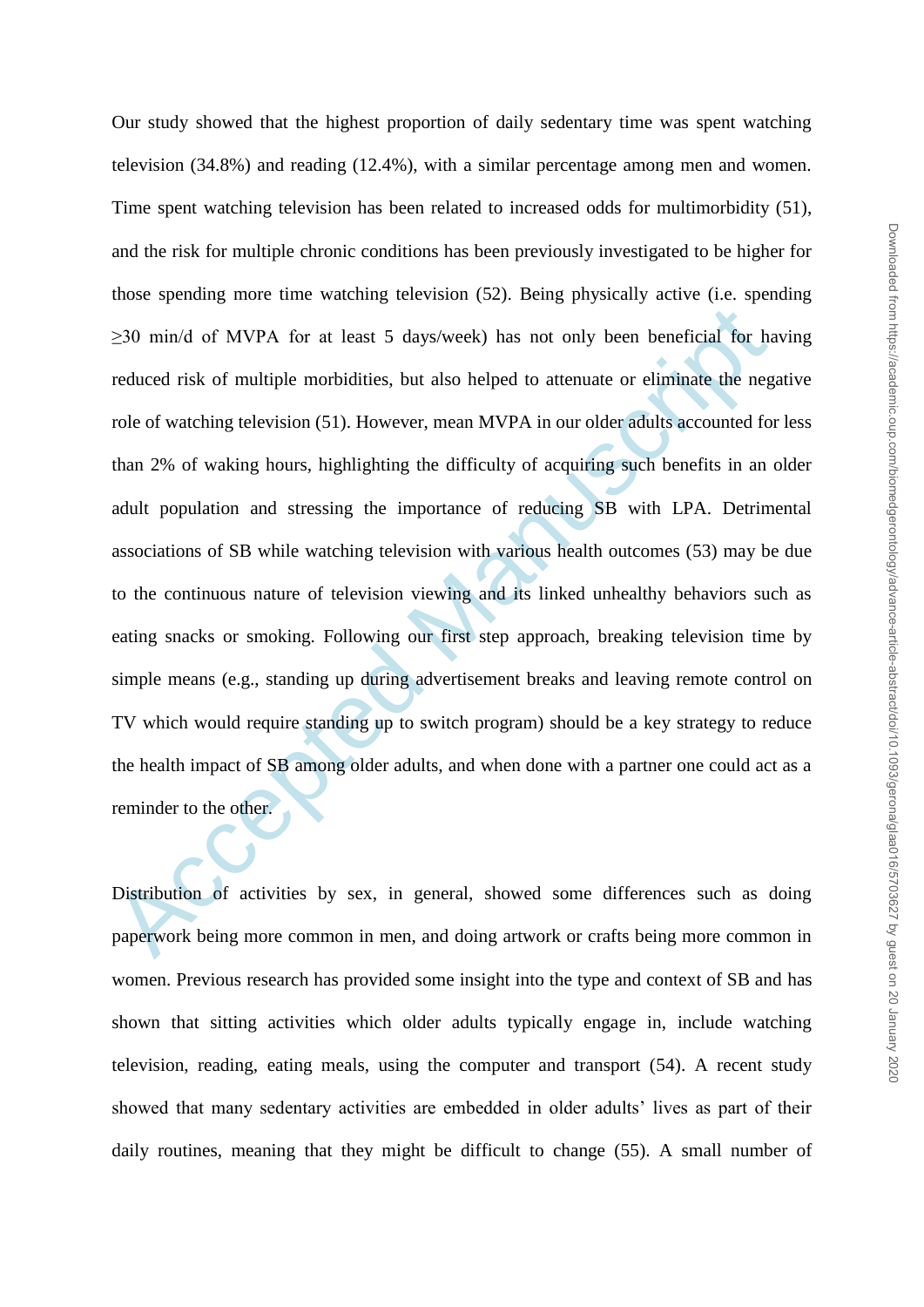qualitative studies have begun to explore factors that influence older adults' SB. These studies suggest that older adults enjoy, and recognize the physical, social, and mental benefits of some sitting community-based activities (e.g., doing arts, crafts and puzzles) (56,57), but view excessive sitting as unhealthy. However, older adults tend to report that many community activities are not only sedentary (56), but also lack availability of information about community-based resources that lead them to sit more (57). A third-step in the approach to engaging older adults in healthier lifestyles, could be offering information about community-based activities using each country's existing primary prevention pathways (e.g., primary health care professionals in Spain and the UK or preventive home visits in Denmark), ideally thought to engage both men and women according to their preferences, and searching for alternatives to perform such activities in a non-sitting position.

about community-based resources that lead them to sit more (57). A third-step in approach to engaging older adults in healthier lifestyles, could be offering information a community-based activities using each country's ex It would also be interesting to know when these context-specific SB activities take place during the day. One study using time-lapse cameras suggested that older adults often sit most in the afternoon and evening (compared with the morning), and when they are alone at home (58). Following our second and third-step approach, promising strategies may be to reduce television time mainly in the afternoon by first, supporting older adults to go out more and engage in community-based activities in local facilities and other resources (e.g. community groups). Supporting older adults to remain socially active will not only support them to reduce SB, but might help enhance new social connections and reduce social isolation, which is associated with poor health (59).

In our study, being older, a man, single, taking more medications per day, and being obese and overweight were important correlates of higher levels of SB time. Recent studies showed that men, those who were older, and those with higher BMI were also found to be more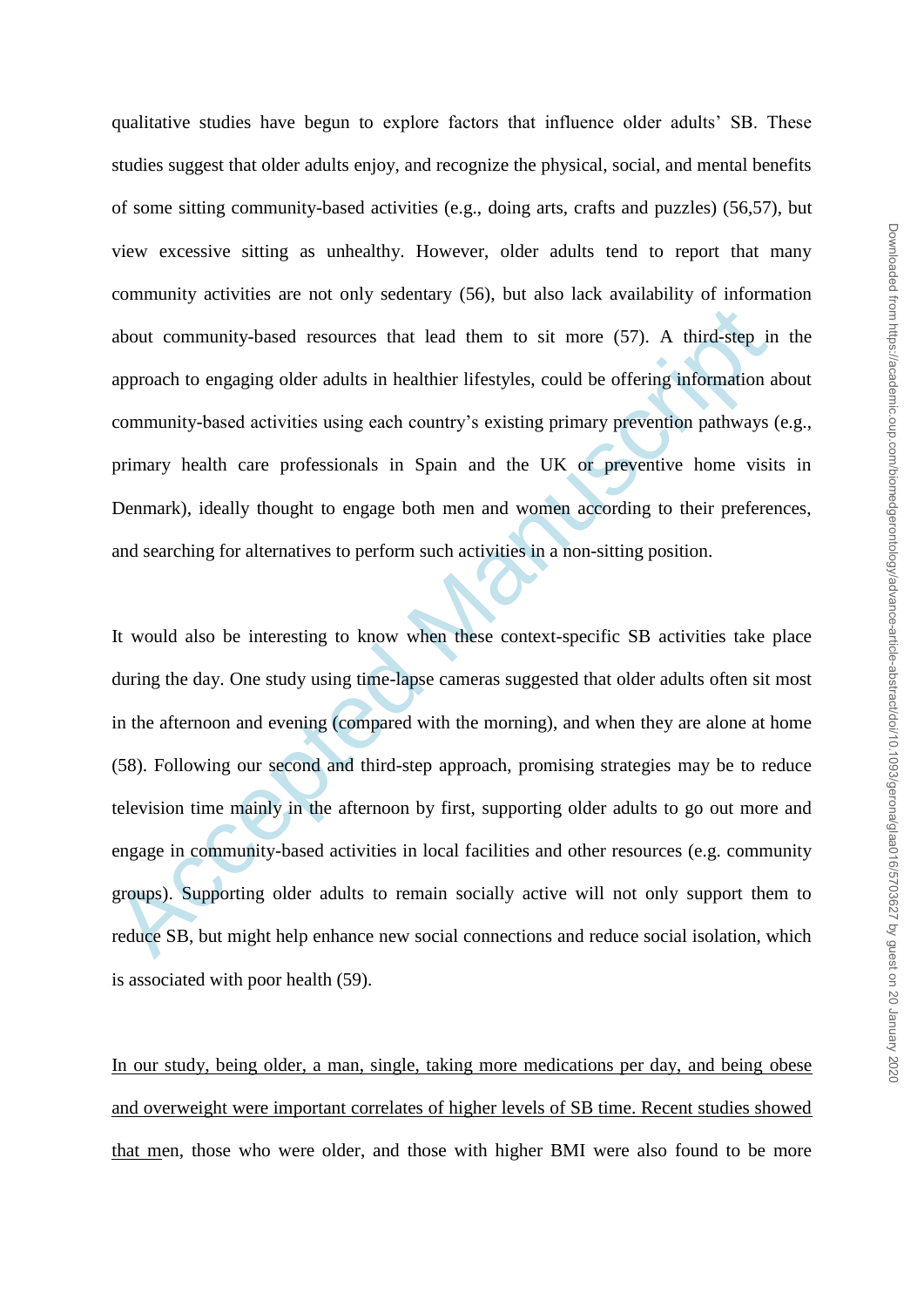sedentary (16,28,41,42,60). A previous study among Japanese older adults revealed living alone was significantly associated with prolonged television viewing time (61). Living with a partner was associated with more activity in participants younger than 80 years and in those with BMI  $> 27$  kg/m2 in another study (28). The results from this and previous studies suggest the need for opportunities of focused intervention, highlighting the need to engage older adults in group-based community activities with those sharing a similar profile to themselves (e.g. single or overweight).

older adults in group-based community activities with those sharing a similar profit<br>themselves (e.g. single or overweight).<br>SB was also higher in participants with slower gait speed in our study, similar to that rep<br>in an SB was also higher in participants with slower gait speed in our study, similar to that reported in another study (16). SB shows a tendency to increase with frailty-related outcomes in the current literature such as age, loneliness, and mobility restrictions (62). Slowing gait may reflect both damaged systems and a high-energy cost of walking (63–65). Gait speed, age, and sex may offer the clinician tools for assessing expected survival to contribute to tailoring goals of care in older adults (66). German and Danish participants showed the slowest gait speed and German participants reported the highest number of medical conditions, probably due to the most common recruitment pathway in Germany that used invitation letters sent from health professionals targeting participants with major health needs. Once again, our fourth-step is that these outcomes should be borne in mind when designing and prioritizing health-related interventions for older adults.

This study has several strengths but also limitations. It is the first study providing a comprehensive description of the composition of accelerometer-measured SB and PA time in a cohort of community-dwelling older adults from four European countries, combining selfreported information not available from accelerometry. However, as the accelerometer was not worn during the 24-hour period, we did not include sleep time in the compositional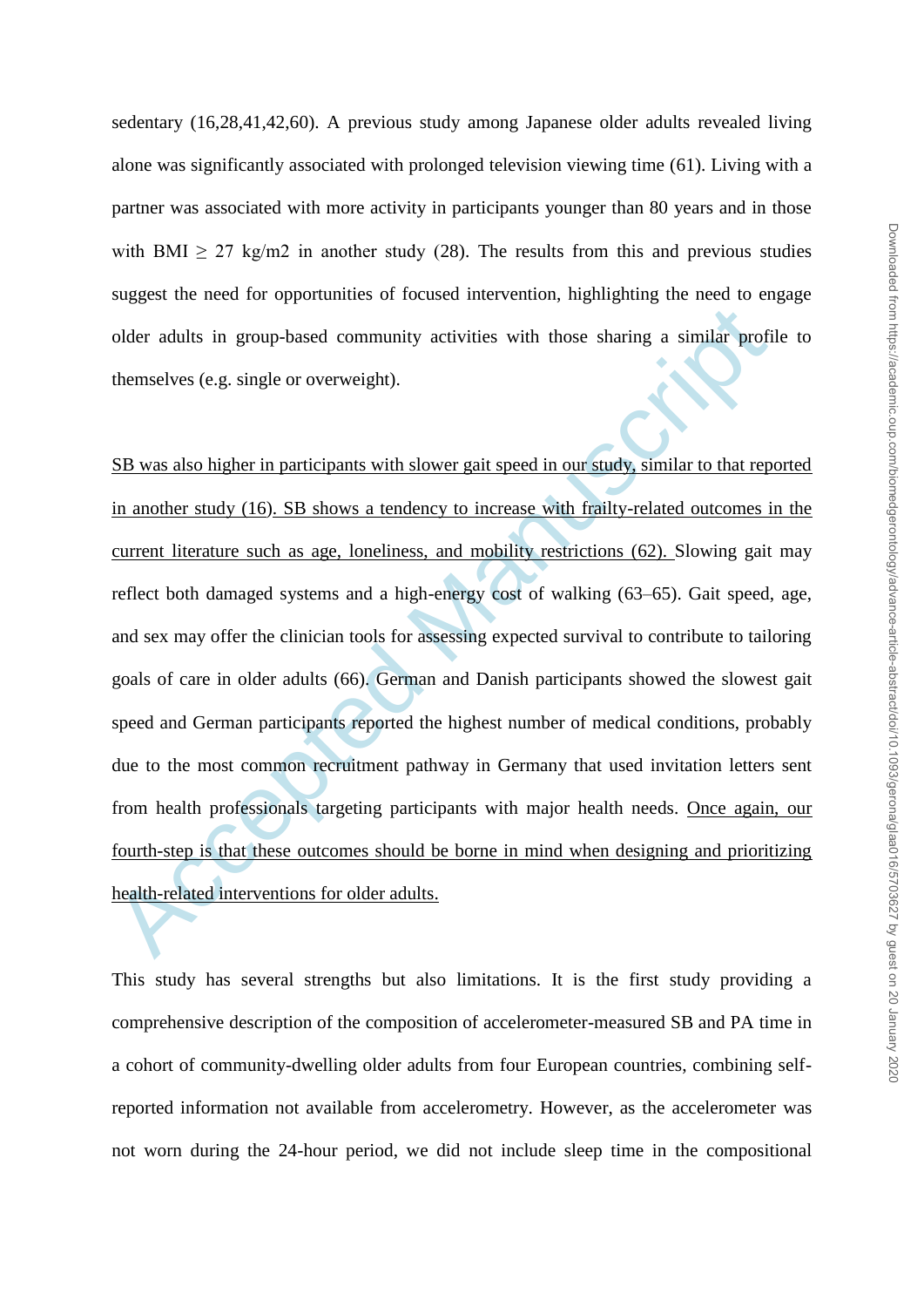analysis, so that the movement composition was assessed as a proportion of wearing time, which may vary among participants. For the current study we could only use a cross-sectional approach and therefore the temporal relationship between the investigated correlates and SB is unclear. The accelerometer presents some well-known limitations to assess posture that could be overcome using an inclinometer (e.g. time spent standing is likely to be classified as sedentary using an accelerometer). In addition, the representativeness for the different populations is difficult to estimate.

## *Conclusions*

sedentary using an accelerometer). In addition, the representativeness for the diff<br>populations is difficult to estimate.<br>
Conclusions<br>
This sample of older adults from four European countries on average spent 78.8% of<br>
aw This sample of older adults from four European countries on average spent 78.8% of daily awake time in SB, 18.6% in LPA, and 2.6% in MVPA. Accelerometry showed minimal differences by sex with women engaging in more LPA and walking and men engaging in higher amounts of MVPA. The highest proportion of self-reported daily sedentary time was spent watching television and reading. Notably, the distribution of context-specific sedentary activities by country and sex showed only minor differences. Being older, a man, single, taking more medications per day, being obese and overweight, and having a slower gait speed were important correlates of more sedentary time. A clinically relevant change in gait speed can decrease almost 0.45 percentage points of sedentary time. With an ever ageing European population the high amount of SB of our participants emphasizes the need to encourage older adults to reduce sitting time with non-sitting activities.

## **Conflict of Interest**

None reported.

**Funding**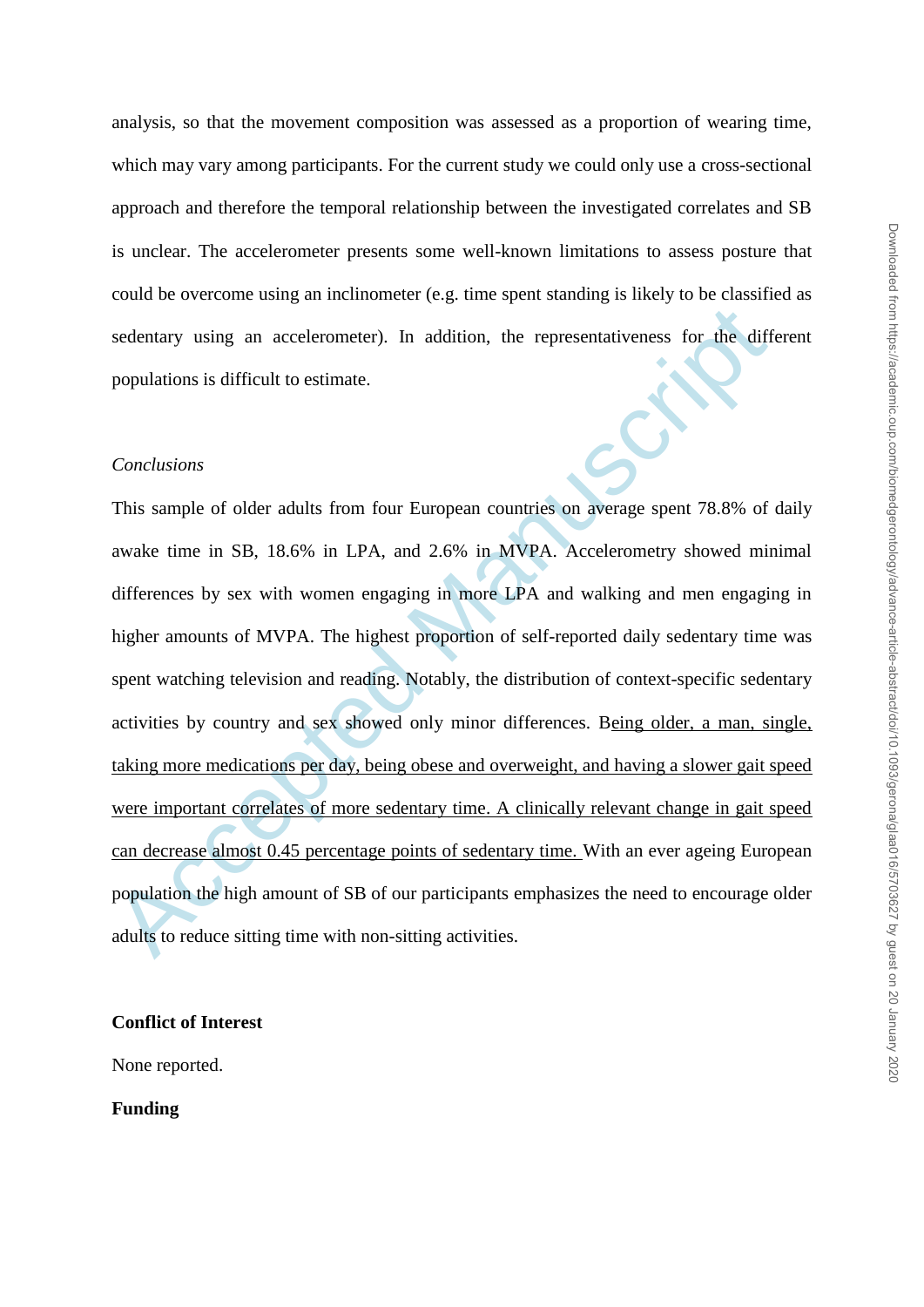This work was supported by the European Union program Horizon 2020 (H2020-Grant 634270).

#### **Acknowledgments**

Carme Martín-Borràs, Javier Jerez-Roig, Oriol Sansano-Nadal, Marta Santiago, Kelly F<br>
Manel Font, Ana Claudia Farche, Paolo Caserotti, Mathias Skjødt, Mark A. Tully, Frank<br>
Jason J. Wilson, Nicole E. Blackburn, Ilona McMul The named authors present the study on behalf of the SITLESS Group: Laura Coll-Planas (PI), Maria Giné-Garriga, Àlex Domingo, Marta Roqué, Antoni Salvà, Míriam Guerra, Carme Martín-Borràs, Javier Jerez-Roig, Oriol Sansano-Nadal, Marta Santiago, Kelly Ferry, Manel Font, Ana Claudia Farche, Paolo Caserotti, Mathias Skjødt, Mark A. Tully, Frank Kee, Jason J. Wilson, Nicole E. Blackburn, Ilona McMullan, Michael Denkinger, Dietrich Rothenbacher, Katharina Wirth, Dhayana Dallmeier, Emma McIntosh, Manuela Deidda, Guillaume Lefebvre, Denise González.

## **References**

- 1. Tremblay MS, Aubert S, Barnes JD, et al. Sedentary Behavior Research Network (SBRN) – Terminology Consensus Project process and outcome. *Int J Behav Nutr Phys Act*. 2017;14(1):75. doi:10.1186/s12966-017-0525-8
- 2. Kim Y, Lee E. The association between elderly people's sedentary behaviors and their health-related quality of life: focusing on comparing the young-old and the old-old. *Health Qual Life Outcomes*. 2019;17(1):131. doi:10.1186/s12955-019-1191-0
- 3. Kim J, Im J-S, Choi Y-H. Objectively measured sedentary behavior and moderate-tovigorous physical activity on the health-related quality of life in US adults: The National Health and Nutrition Examination Survey 2003–2006. *Qual Life Res*. 2017;26(5):1315-1326. doi:10.1007/s11136-016-1451-y
- 4. Heron L, O'Neill C, McAneney H, Kee F, Tully MA. Direct healthcare costs of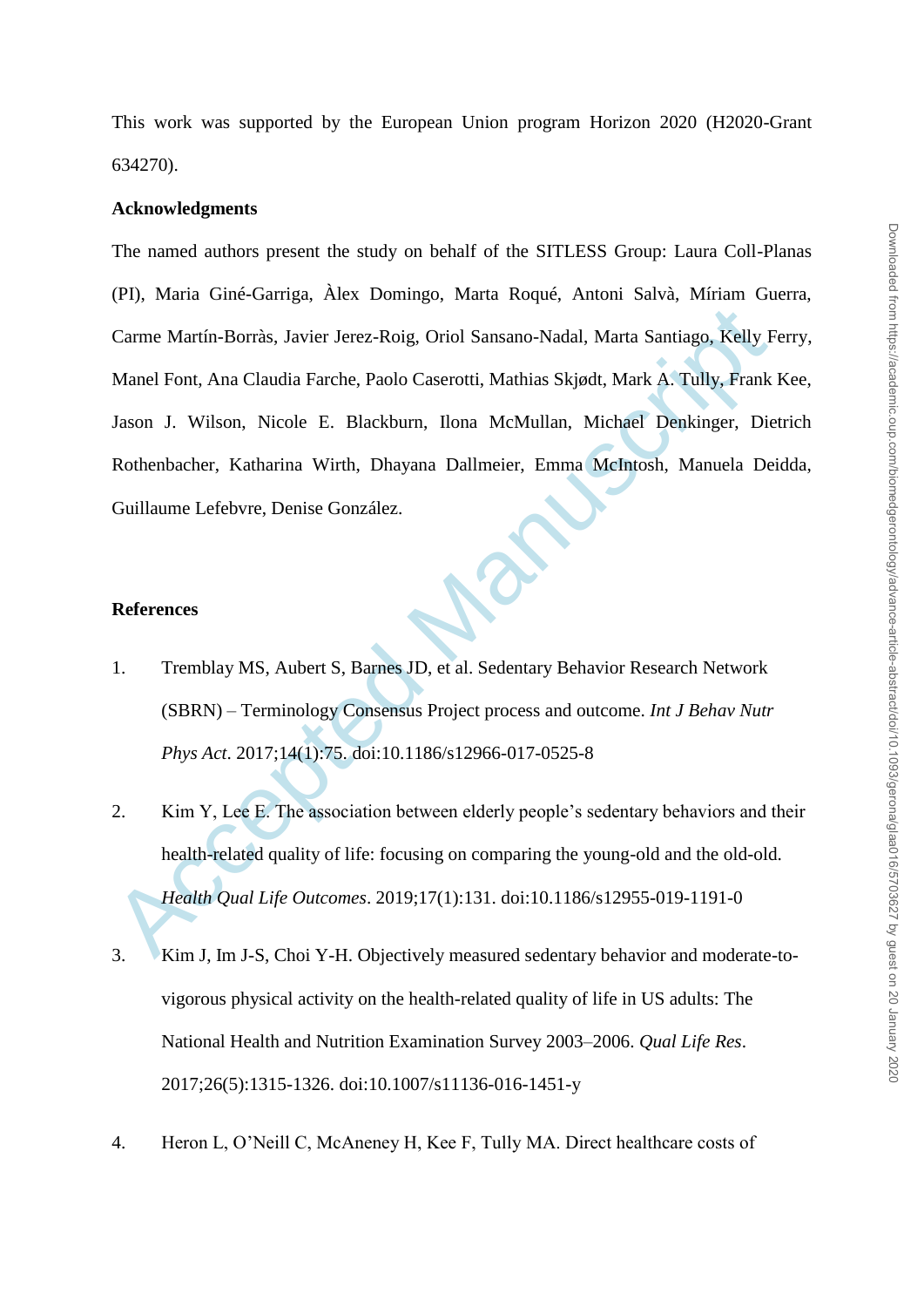sedentary behaviour in the UK. *J Epidemiol Community Health*. 2019;73(7):625-629. doi:10.1136/jech-2018-211758

- 5. Gennuso KP, Gangnon RE, Matthews CE, Thraen-Borowski KM, Colbert LH. Sedentary behavior, physical activity, and markers of health in older adults. *Med Sci Sports Exerc*. 2013;45(8):1493-1500. doi:10.1249/MSS.0b013e318288a1e5
- 6. Matthews CE, George SM, Moore SC, et al. Amount of time spent in sedentary behaviors and cause-specific mortality in US adults. *Am J Clin Nutr*. 2012;95(2):437- 445. doi:10.3945/ajcn.111.019620
- 7. Maher C, Olds T, Mire E, Katzmarzyk PT. Reconsidering the sedentary behaviour paradigm. *PLoS One*. 2014;9(1). doi:10.1371/journal.pone.0086403
- 8. Thorp AA, Owen N, Neuhaus M, Dunstan DW. Sedentary Behaviors and Subsequent Health Outcomes in Adults. *Am J Prev Med*. 2011;41(2):207-215. doi:10.1016/j.amepre.2011.05.004
- Sports Exerc. 2013:45(8):1493-1500. doi:10.1249/MSS.0b013e318288a1e5<br>
Matthews CE, George SM, Moore SC, et al. Amount of time spent in sedentary<br>
behaviors and cause-specific mortality in US adults. Am J Clin Nutr. 2012:9 9. Harvey JA, Chastin SFM, Skelton DA. How sedentary are older people? A systematic review of the amount of sedentary behavior. *J Aging Phys Act*. 2015;23(3):471-487. doi:10.1123/japa.2014-0164
- 10. Biswas A, Oh PI, Faulkner GE, et al. Sedentary time and its association with risk for disease incidence, mortality, and hospitalization in adults a systematic review and meta-analysis. *Ann Intern Med*. 2015;162(2):123-132. doi:10.7326/M14-1651
- 11. Rezende LFM de, Rey-López JP, Matsudo VKR, Luiz O do C. Sedentary behavior and health outcomes among older adults: a systematic review. *BMC Public Health*. 2014;14(1):333. doi:10.1186/1471-2458-14-333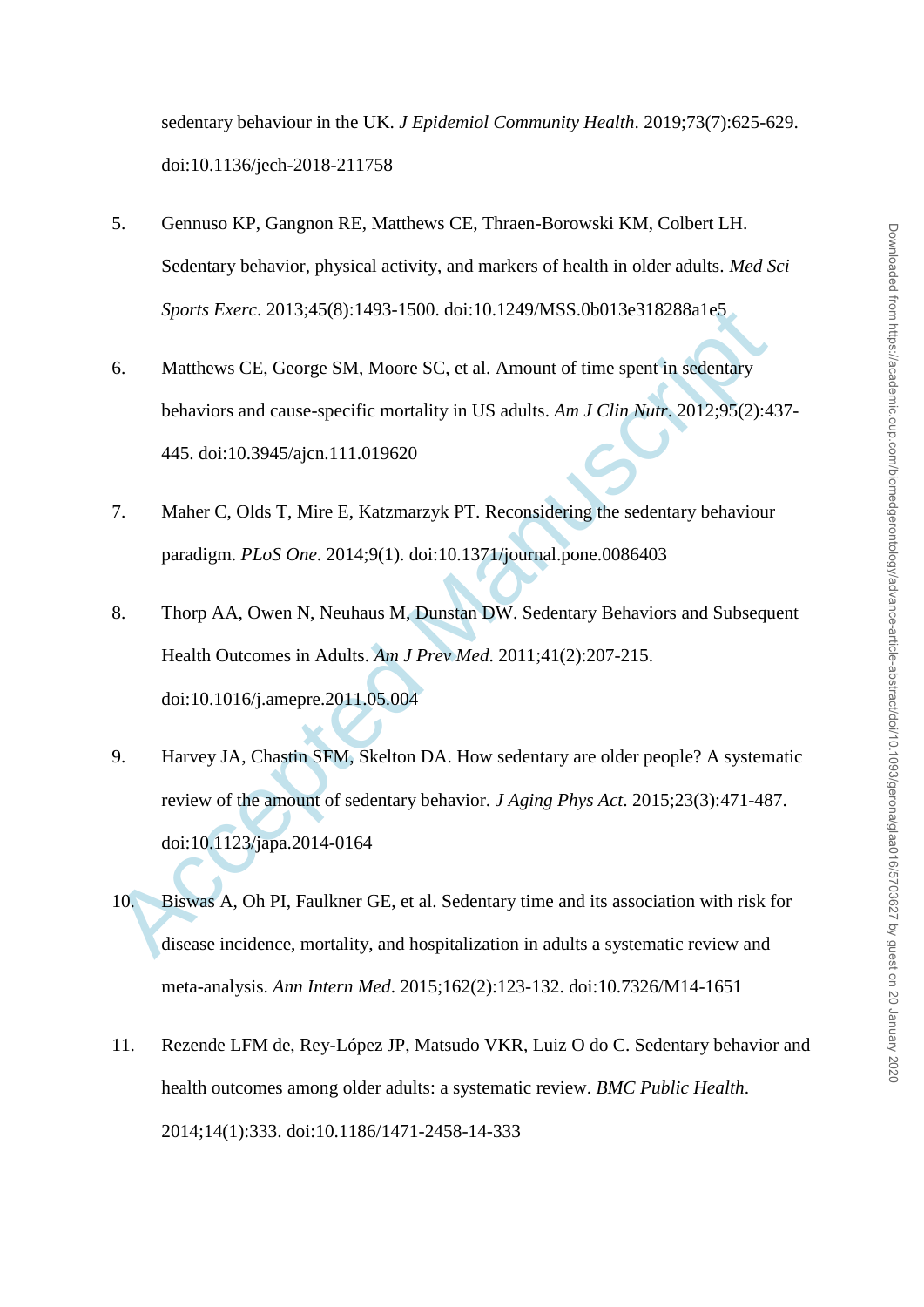- 12. Wullems JA, Verschueren SMP, Degens H, Morse CI, Onambélé GL. A review of the assessment and prevalence of sedentarism in older adults, its physiology/health impact and non-exercise mobility counter-measures. *Biogerontology*. 2016;17(3):547-565. doi:10.1007/s10522-016-9640-1
- 13. Celis-Morales CA, Perez-Bravo F, Ibañez L, Salas C, Bailey MES, Gill JMR.<br>
Objective vs. self-reported physical activity and sedentary time: Effects of<br>
measurement method on relationships with risk biomarkers. *PLoS* 13. Celis-Morales CA, Perez-Bravo F, Ibañez L, Salas C, Bailey MES, Gill JMR. Objective vs. self-reported physical activity and sedentary time: Effects of measurement method on relationships with risk biomarkers. *PLoS One*. 2012;7(5). doi:10.1371/journal.pone.0036345
- 14. Ensrud KE, Blackwell TL, Cauley JA, et al. Objective Measures of Activity Level and Mortality in Older Men. *J Am Geriatr Soc*. 2014;62(11):2079-2087. doi:10.1111/jgs.13101
- 15. World Health Organization. *Global Recommendations on Physical Activity for Health*. Geneva, Switzerland; 2010.
- 16. van Ballegooijen AJ, van der Ploeg HP, Visser M. Daily sedentary time and physical activity as assessed by accelerometry and their correlates in older adults. *Eur Rev Aging Phys Act*. 2019;16(1). doi:10.1186/s11556-019-0210-9
- 17. Physical Activity Guidelines Committee. *Physical Activity Guidelines Committee Report.* U.S. Depar. Washington, DC; 2008. www.health.gov/paguidelines/report.
- 18. U.S. Department of Health and Human Services. *Physical Activity Guidelines for Americans 2 Nd Edition*. 2nd Editio. Washington, DC: U.S. Department of Health and Human Services; 2018.
- 19. Füzéki E, Engeroff T, Banzer W. Health Benefits of Light-Intensity Physical Activity: A Systematic Review of Accelerometer Data of the National Health and Nutrition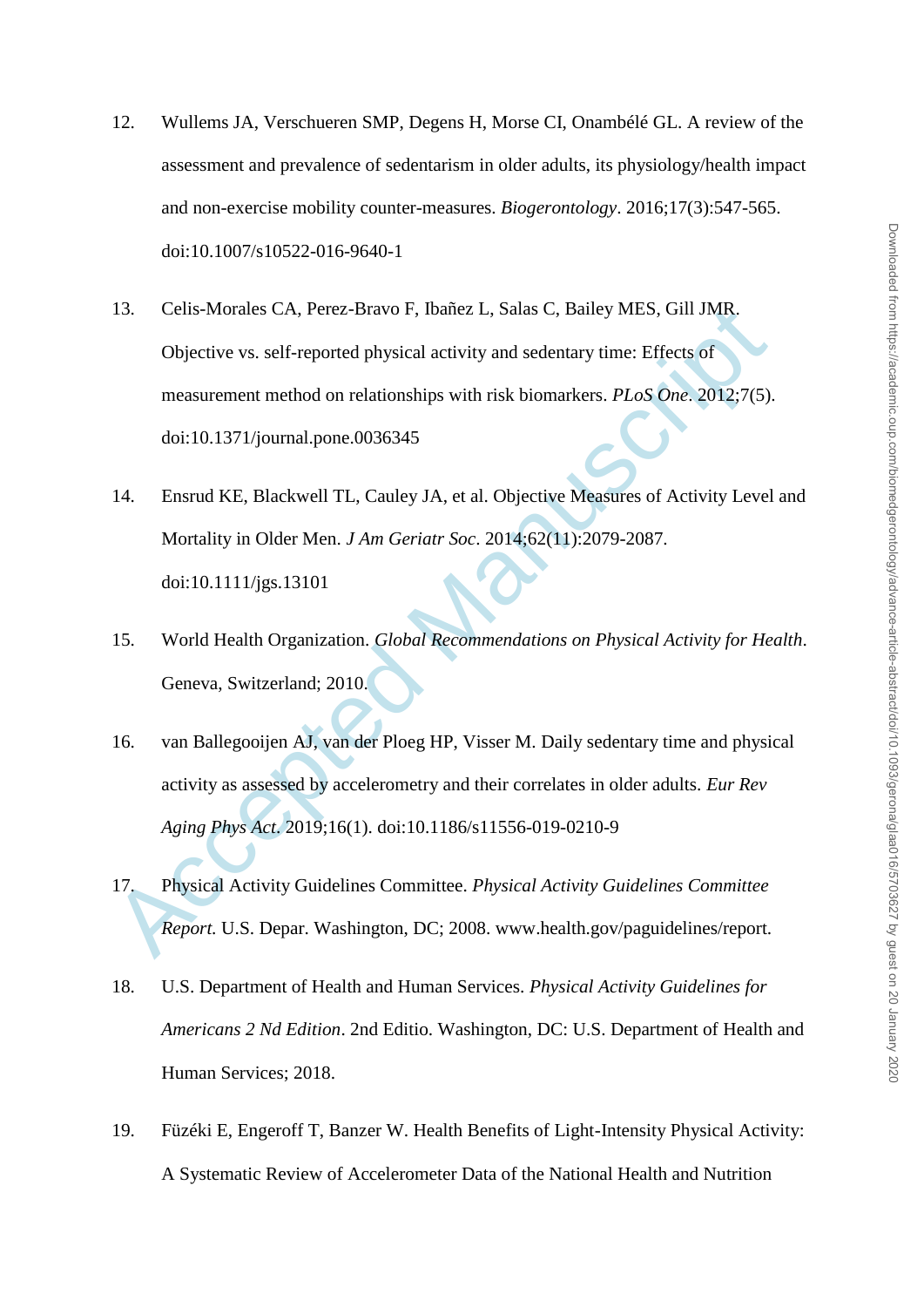Examination Survey (NHANES). *Sport Med*. 2017;47(9):1769-1793. doi:10.1007/s40279-017-0724-0

- 20. LaCroix AZ, Bellettiere J, Rillamas-Sun E, et al. Association of Light Physical Activity Measured by Accelerometry and Incidence of Coronary Heart Disease and Cardiovascular Disease in Older Women. *JAMA Netw Open*. 2019;2(3):e190419. doi:10.1001/jamanetworkopen.2019.0419
- Cardiovascular Disease in Older Women. *JAMA Netw Open*. 2019:2(3):e190419.<br>doi:10.1001/jamanetworkopen.2019.0419<br>21. Chastin SFM, Palarea-Albaladejo J, Dontje ML, Skelton DA. Combined effects of<br>time spent in physical act 21. Chastin SFM, Palarea-Albaladejo J, Dontje ML, Skelton DA. Combined effects of time spent in physical activity, sedentary behaviors and sleep on obesity and cardiometabolic health markers: A novel compositional data analysis approach. *PLoS One*. 2015;10(10). doi:10.1371/journal.pone.0139984
- 22. Caspersen CJ, Powell KE, Christenson GM. Physical activity, exercise, and physical fitness: definitions and distinctions for health-related research. *Public Health Rep*. 100(2):126-131. http://www.ncbi.nlm.nih.gov/pubmed/3920711.
- 23. McPhee JS, French DP, Jackson D, Nazroo J, Pendleton N, Degens H. Physical activity in older age: perspectives for healthy ageing and frailty. *Biogerontology*. 2016;17(3):567-580. doi:10.1007/s10522-016-9641-0
- 24. Tam-Seto L, Weir P, Dogra S. Factors Influencing Sedentary Behaviour in Older Adults: An Ecological Approach. *AIMS Public Heal*. 2016;3(3):555-572. doi:10.3934/publichealth.2016.3.555
- 25. Copeland JL, Ashe MC, Biddle SJ, et al. Sedentary time in older adults: A critical review of measurement, associations with health, and interventions. *Br J Sports Med*. 2017;51(21). doi:10.1136/bjsports-2016-097210
- 26. Owen N, Sugiyama T, Eakin EE, Gardiner PA, Tremblay MS, Sallis JF. Adults'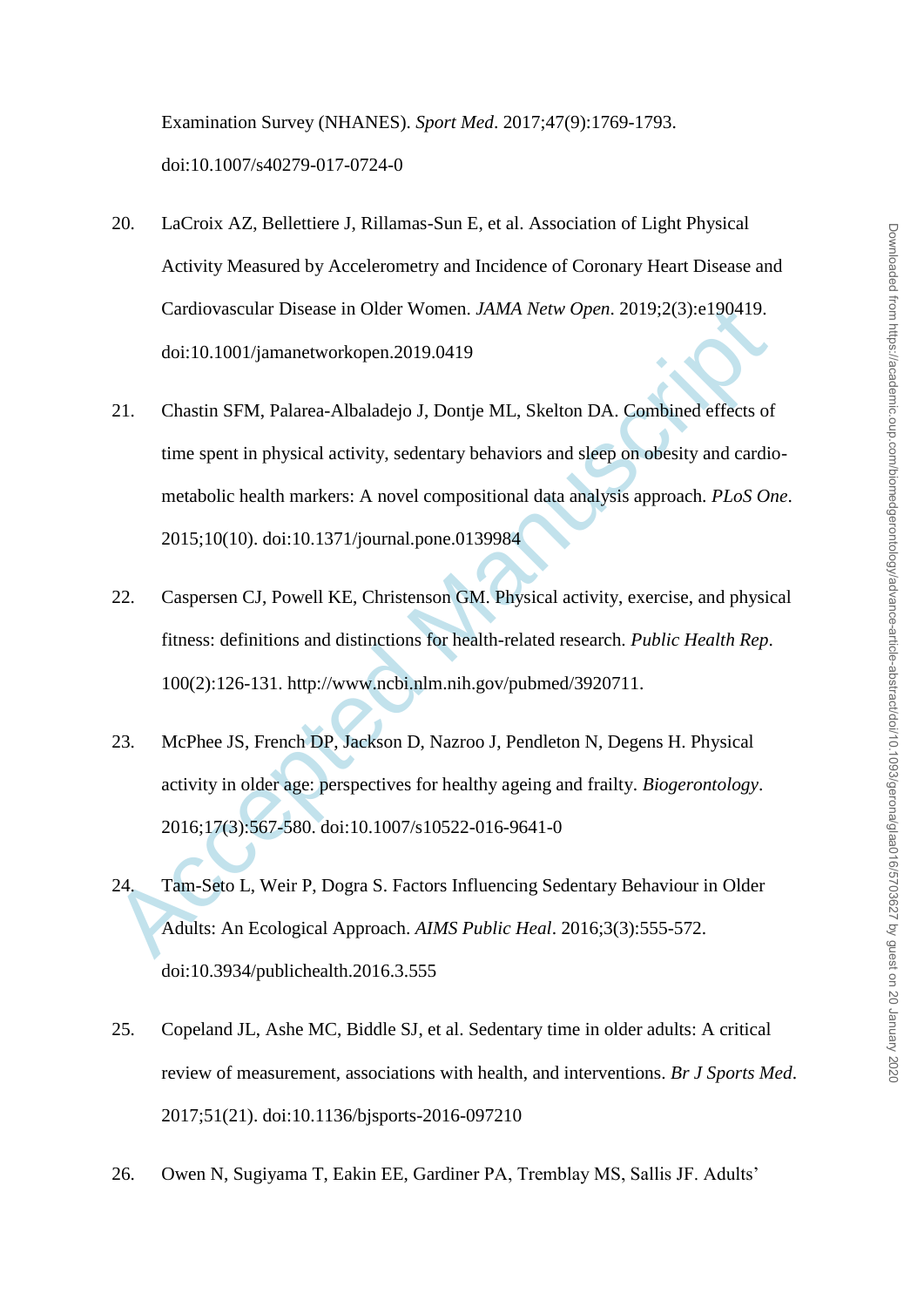Sedentary Behavior. *Am J Prev Med*. 2011;41(2):189-196. doi:10.1016/j.amepre.2011.05.013

- 27. Chastin SFM, Buck C, Freiberger E, et al. Systematic literature review of determinants of sedentary behaviour in older adults: A DEDIPAC study. *Int J Behav Nutr Phys Act*. 2015;12(1). doi:10.1186/s12966-015-0292-3
- 28. Koolhaas CM, van Rooij FJA, Schoufour JD, et al. Objective Measures of Activity in the Elderly: Distribution and Associations With Demographic and Health Factors. *J Am Med Dir Assoc*. 2017;18(10):838-847. doi:10.1016/j.jamda.2017.04.017
- 29. Viken H, Aspvik NP, Ingebrigtsen JE, Zisko N, Wisløff U, Stensvold D. Correlates of objectively measured physical activity among norwegian older adults: The Generation 100 Study. *J Aging Phys Act*. 2016;24(3):369-375. doi:10.1123/japa.2015-0148
- 30. Guralnik JM, Ferrucci L, Simonsick EM, Salive ME, Wallace RB. Lower-Extremity Function in Persons over the Age of 70 Years as a Predictor of Subsequent Disability. *N Engl J Med*. 1995;332(9):556-562. doi:10.1056/NEJM199503023320902
- 2015;12(1). doi:10.1186/s12966-015-0292-3<br>
28. Koolhaas CM, van Rooij FJA, Schoufour JD, et al. Objective Measures of Activity<br>
the Elderly: Distribution and Associations With Demographic and Health Factors.<br> *Am Med Dir* 31. Ku P-W, Steptoe A, Liao Y, Hsueh M-C, Chen L-J. A Threshold of Objectively-Assessed Daily Sedentary Time for All-cause Mortality in Older Adults: A Meta-Regression of Prospective Cohort Studies. *J Clin Med*. 2019;8(4):564. doi:10.3390/jcm8040564
- 32. Giné-Garriga M, Coll-Planas L, Guerra M, et al. The SITLESS project: Exercise referral schemes enhanced by self-management strategies to battle sedentary behaviour in older adults: Study protocol for a randomised controlled trial. *Trials*. 2017;18(1). doi:10.1186/s13063-017-1956-x
- 33. Wagner D, Rosenberg DE, Norman GJ, et al. *Reliability and Validity of the Sedentary*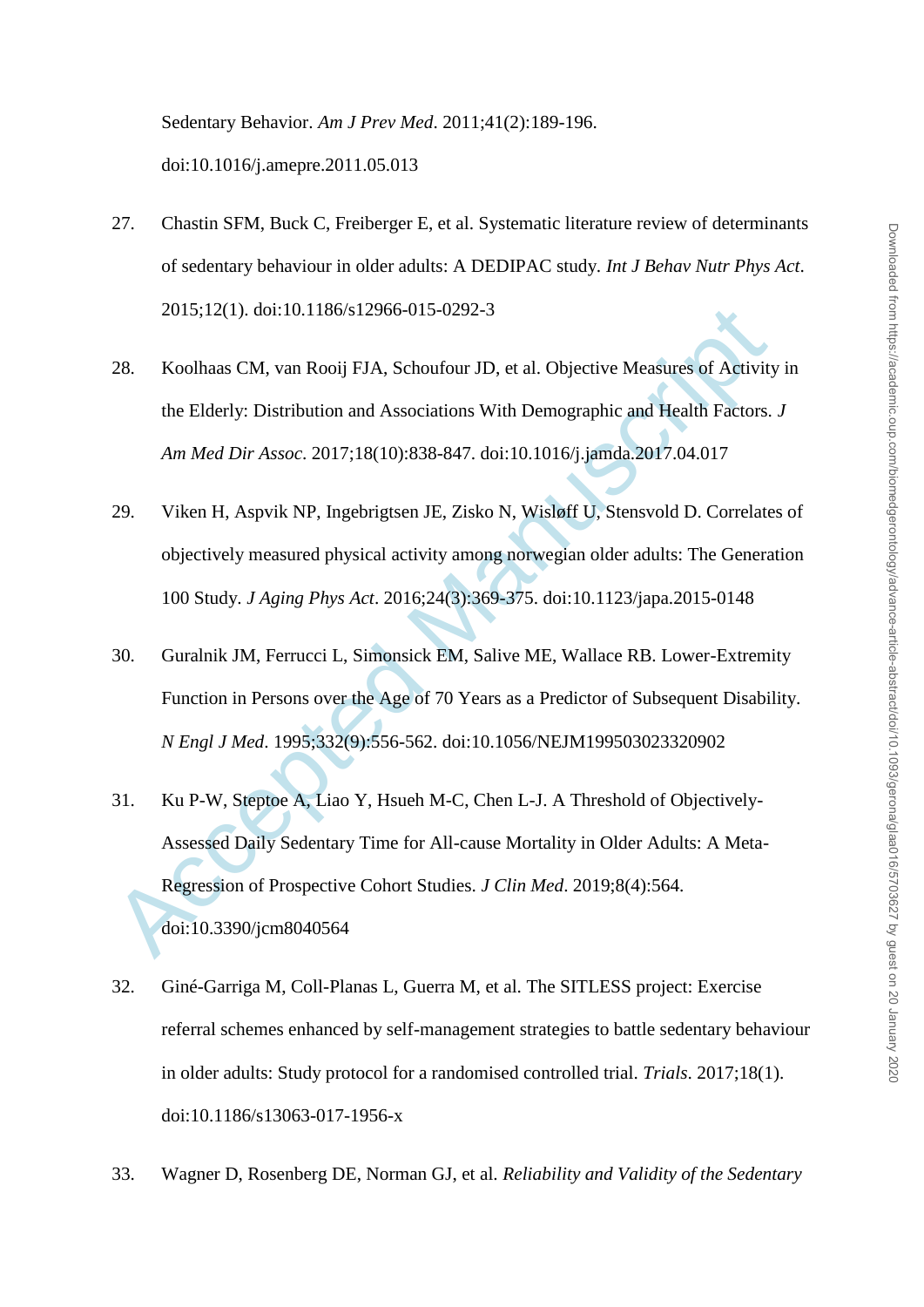- 34. Migueles JH, Cadenas-Sanchez C, Ekelund U, et al. Accelerometer Data Collection and Processing Criteria to Assess Physical Activity and Other Outcomes: A Systematic Review and Practical Considerations. *Sport Med*. 2017;47(9):1821-1845. doi:10.1007/s40279-017-0716-0
- 35. Choi L, Liu Z, Matthews CE, Buchowski MS. Validation of accelerometer wear and nonwear time classification algorithm. *Med Sci Sports Exerc*. 2011;43(2):357-364. doi:10.1249/MSS.0b013e3181ed61a3
- 36. Hirshkowitz M, Whiton K, Albert SM, et al. National sleep foundation's sleep time duration recommendations: Methodology and results summary. *Sleep Heal*. 2015;1(1):40-43. doi:10.1016/j.sleh.2014.12.010
- 37. Troiano RP, Berrigan D, Dodd KW, Mâsse LC, Tilert T, Mcdowell M. Physical activity in the United States measured by accelerometer. *Med Sci Sports Exerc*. 2008;40(1):181-188. doi:10.1249/mss.0b013e31815a51b3
- doi:10.1007/s40279-017-0716-0<br>
35. Choi L, Liu Z, Matthews CE, Buchowski MS. Validation of accelerometer wear an<br>
nonwear time classification algorithm. *Med Sci Sports Exerc.* 2011;43(2):357-364.<br>
406:10.1249/MSS.0b013e3 38. Byrom B, Rowe DA. Measuring free-living physical activity in COPD patients: Deriving methodology standards for clinical trials through a review of research studies. *Contemp Clin Trials*. 2016;47:172-184. doi:10.1016/j.cct.2016.01.006
- 39. Comas M, Thió-Henestrosa S. *CoDaPack 2.0: A Stand-Alone, Multi-Platform Compositional Software*.
- 40. Miller ME, Magaziner J, Marsh AP, et al. Gait Speed and Mobility Disability: Revisiting Meaningful Levels in Diverse Clinical Populations. *J Am Geriatr Soc*. 2018;66(5):954-961. doi:10.1111/jgs.15331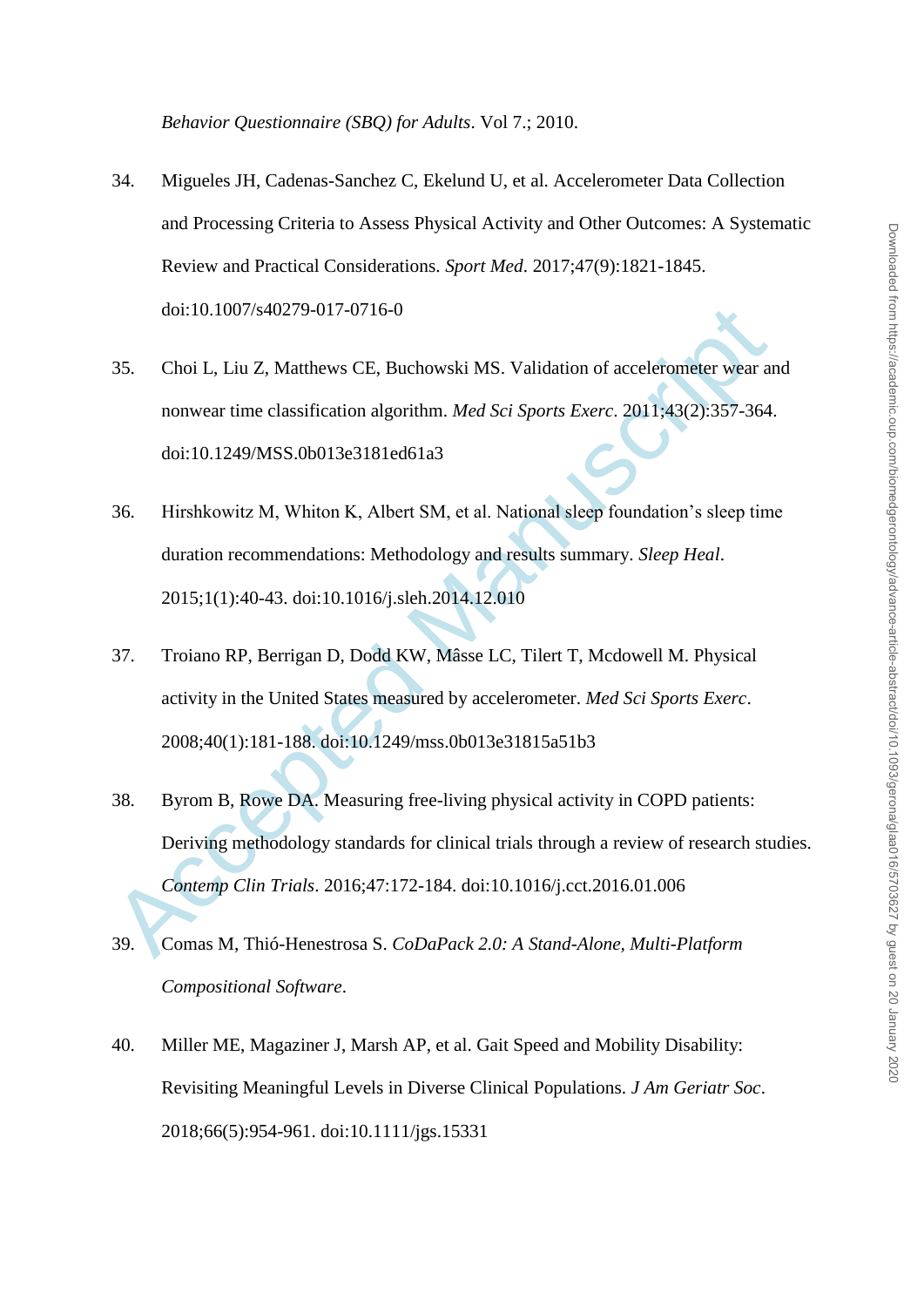- 41. Arnardottir NY, Koster A, Van Domelen DR, et al. Objective measurements of daily physical activity patterns and sedentary behaviour in older adults: Age, Gene/Environment Susceptibility-Reykjavik Study. *Age Ageing*. 2013;42(2):222-229. doi:10.1093/ageing/afs160
- 42. Berkemeyer K, Wijndaele K, White T, et al. The descriptive epidemiology of accelerometer-measured physical activity in older adults. *Int J Behav Nutr Phys Act*. 2016;13(1):2. doi:10.1186/s12966-015-0316-z
- 42. Berkemeyer K, Wijndaele K, White T, et al. The descriptive epidemiology of<br>accelerometer-measured physical activity in older adults. *Int J Behav Nutr Phys Ac*<br>2016;13(1):2. doi:10.1186/s12966-015-0316-z<br>43. Davis MG, 43. Davis MG, Fox KR, Hillsdon M, Sharp DJ, Coulson JC, Thompson JL. Objectively measured physical activity in a diverse sample of older urban UK adults. *Med Sci Sports Exerc*. 2011;43(4):647-654. doi:10.1249/MSS.0b013e3181f36196
- 44. Koohsari MJ, Sugiyama T, Sahlqvist S, Mavoa S, Hadgraft N, Owen N. Neighborhood environmental attributes and adults' sedentary behaviors: Review and research agenda. *Prev Med (Baltim)*. 2015;77:141-149. doi:10.1016/j.ypmed.2015.05.027
- 45. Keadle SK, Conroy DE, Buman MP, Dunstan DW MC. Targeting Reductions in Sitting Time to Increase Physical Activity and Improve Health. *Med Sci Sport Exerc*. 2017;49(8):1572-1582. doi:10.1249/MSS.0000000000001257
- 46. Dogra S, Ashe MC, Biddle SJH, et al. Sedentary time in older men and women: An international consensus statement and research priorities. *Br J Sports Med*. 2017;51(21):1526-1532. doi:10.1136/bjsports-2016-097209
- 47. Wilson JJ, Blackburn NE, O'Reilly R, Kee F, Caserotti P, Tully MA. Association of objective sedentary behaviour and self-rated health in English older adults. *BMC Res Notes*. 2019;12(1). doi:10.1186/s13104-019-4050-5
- 48. Ellingson LD, Meyer JD, Shook RP, et al. Changes in sedentary time are associated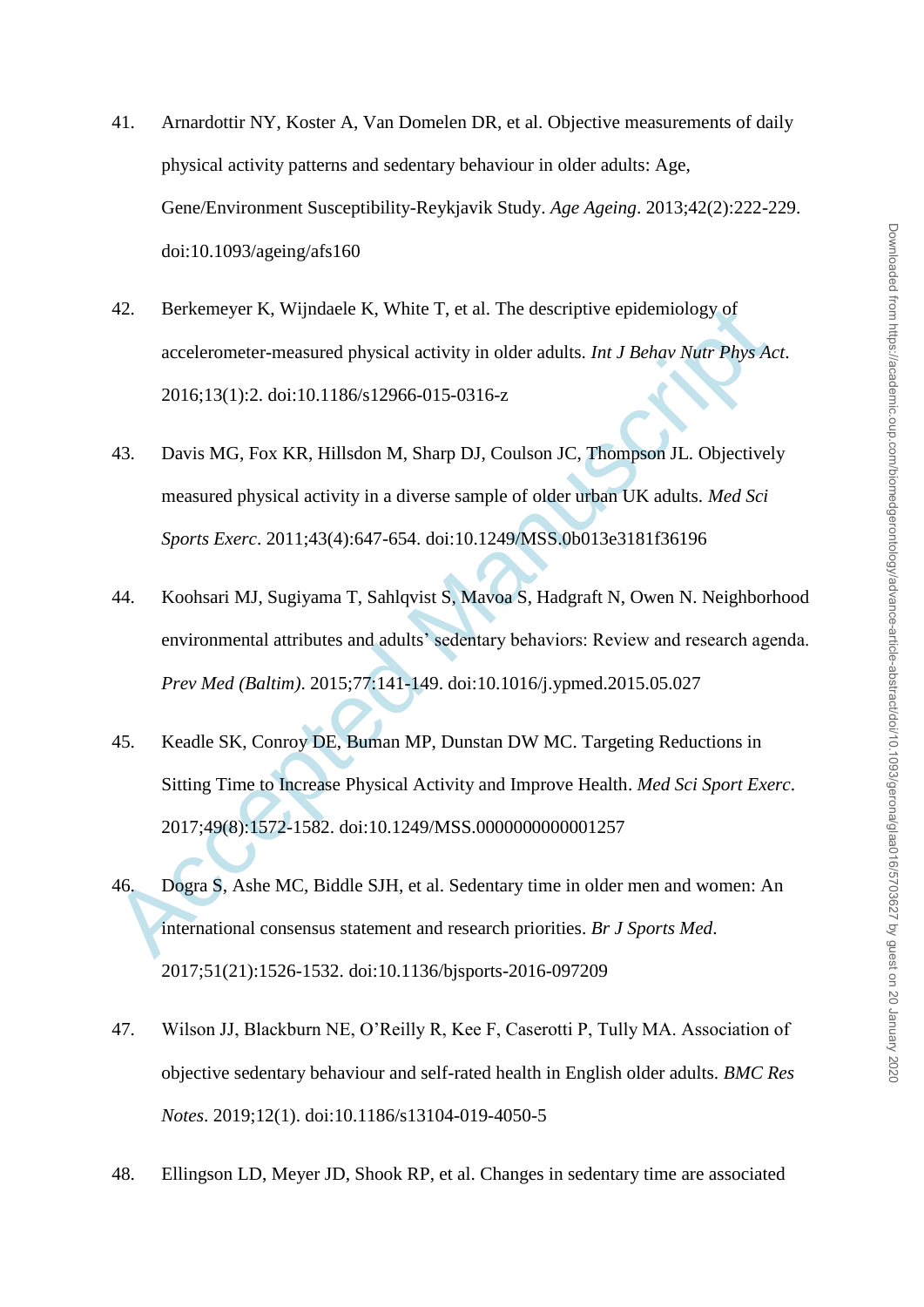with changes in mental wellbeing over 1 year in young adults. *Prev Med Reports*. 2018;11:274-281. doi:10.1016/j.pmedr.2018.07.013

- 49. Lerma NL, Cho CC, Swartz AM, Miller NE, Keenan KG, Strath SJ. Isotemporal Substitution of Sedentary Behavior and Physical Activity on Function. *Med Sci Sports Exerc*. 2018;50(4):792-800. doi:10.1249/MSS.0000000000001491
- 50. Aunger JA, Doody P, Greig CA. Interventions targeting sedentary behavior in nonworking older adults: a systematic review. *Maturitas*. 2018;116:89-99. doi:10.1016/j.maturitas.2018.08.002
- Exerc. 2018;50(4):792-800. doi:10.1249/MSS.0000000000001491<br>
50. Aunger JA, Doody P, Greig CA. Interventions targeting sedentary behavior in non<br>
working older adults: a systematic review. *Maturitas*. 2018;116:89-99.<br>
doi 51. Marques A, Santos DA, Peralta M, Sardinha LB, González Valeiro M. Regular physical activity eliminates the harmful association of television watching with multimorbidity. A cross-sectional study from the European Social Survey. *Prev Med (Baltim)*. 2018;109:28-33. doi:10.1016/j.ypmed.2018.01.015
- 52. Keadle SK, Moore SC, Sampson JN, Xiao Q, Albanes D, Matthews CE. Causes of Death Associated With Prolonged TV Viewing. *Am J Prev Med*. 2015;49(6):811-821. doi:10.1016/j.amepre.2015.05.023
- 53. Grøntved A, Hu FB. *Television Viewing and Risk of Type 2 Diabetes, Cardiovascular Disease, and All-Cause Mortality A Meta-Analysis*. http://jama.jamanetwork.com/.
- 54. Lenz EK, Swartz AM, Strath SJ, *International Journal of Kinesiology & amp*: Sports *Science.* Vol 2.; 2014.
- 55. Palmer VJ, Gray CM, Fitzsimons CF, et al. What Do Older People Do When Sitting and Why? Implications for Decreasing Sedentary Behavior. *Gerontologist*. May 2018. doi:10.1093/geront/gny020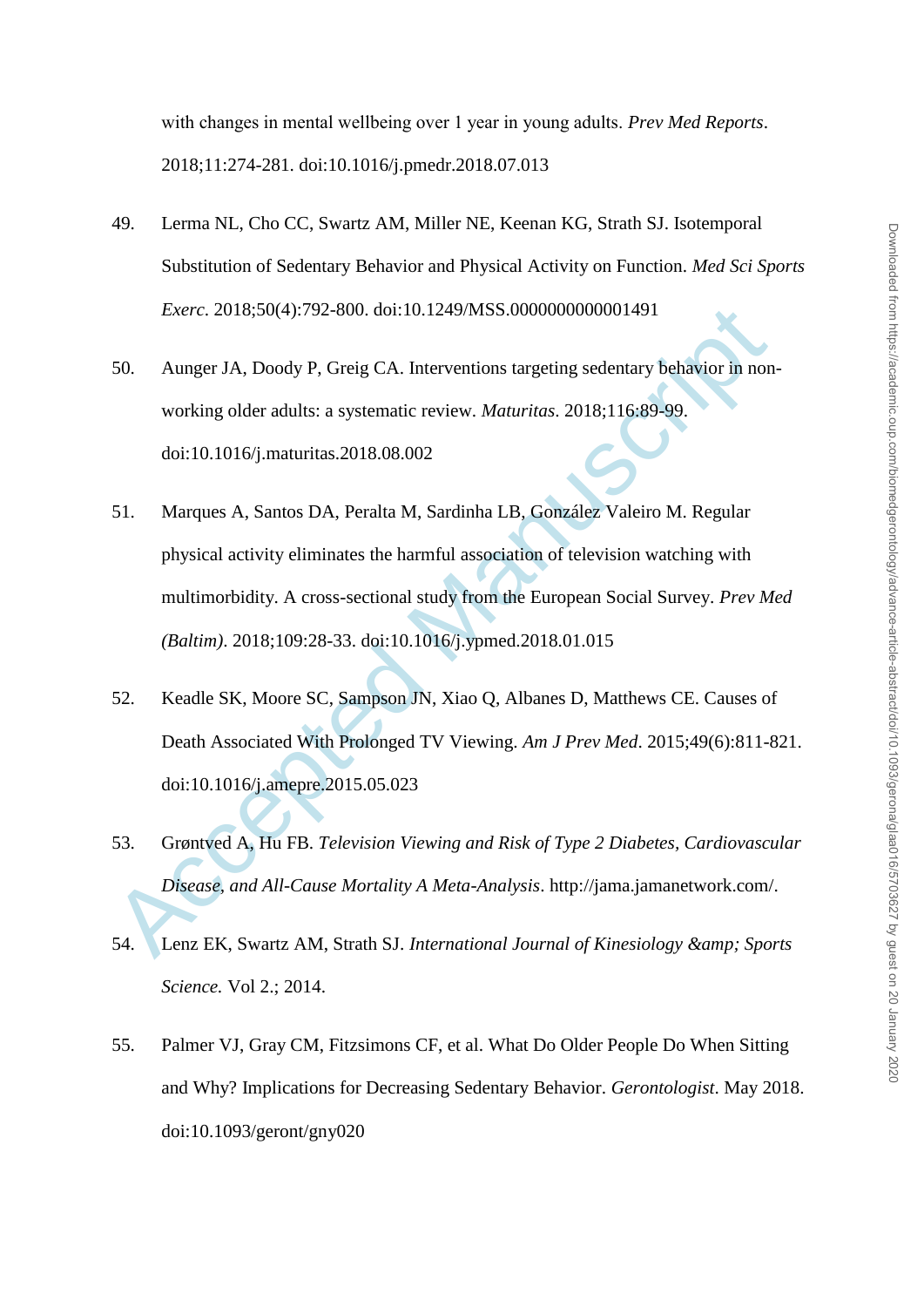- 56. Chastin SFM, Fitzpatrick N, Andrews M, DiCroce N. Determinants of sedentary behavior, motivation, barriers and strategies to reduce sitting time in older women: A qualitative investigation. *Int J Environ Res Public Health*. 2014;11(1):773-791. doi:10.3390/ijerph110100773
- 57. Mcewan T, Tam-Seto L, Dogra S. Perceptions of Sedentary Behavior Among Socially Engaged Older Adults. *Gerontologist*. February 2016:gnv689. doi:10.1093/geront/gnv689
- 58. Leask CF, Harvey JA, Skelton DA, Chastin SFM. Exploring the context of sedentary behaviour in older adults (What, where, why, when and with whom). *Eur Rev Aging Phys Act*. 2015;12(1). doi:10.1186/s11556-015-0146-7
- 59. Hawkley LC, Cacioppo JT. Loneliness matters: A theoretical and empirical review of consequences and mechanisms. *Ann Behav Med*. 2010;40(2):218-227. doi:10.1007/s12160-010-9210-8
- 57. Mcewan T, Tam-Seto L, Dogra S. Perceptions of Sedentary Behavior Among Soci<br>
Engaged Older Adults. *Gerontologist*. February 2016:gnv689.<br>
doi:10.1093/geront/gnv689<br>
58. Leask CF, Harvey JA, Skelton DA, Chastin SFM. E 60. Shibata A, Oka K, Ishii K, et al. Objectively-Assessed Patterns and Reported Domains of Sedentary Behavior Among Japanese Older Adults. *J Epidemiol*. 2019;29(9):334- 339. doi:10.2188/jea.je20180041
- 61. Kikuchi H, Inoue S, Sugiyama T, Owen N, Oka K, Shimomitsu T. Correlates of prolonged television viewing time in older Japanese men and women. *BMC Public Health*. 2013;13(1):213. doi:10.1186/1471-2458-13-213
- 62. Del Pozo-Cruz B, Mañas A, Martín-García M, et al. Frailty is associated with objectively assessed sedentary behaviour patterns in older adults: Evidence from the Toledo Study for Healthy Aging (TSHA). *PLoS One*. 2017;12(9):e0183911. doi:10.1371/journal.pone.0183911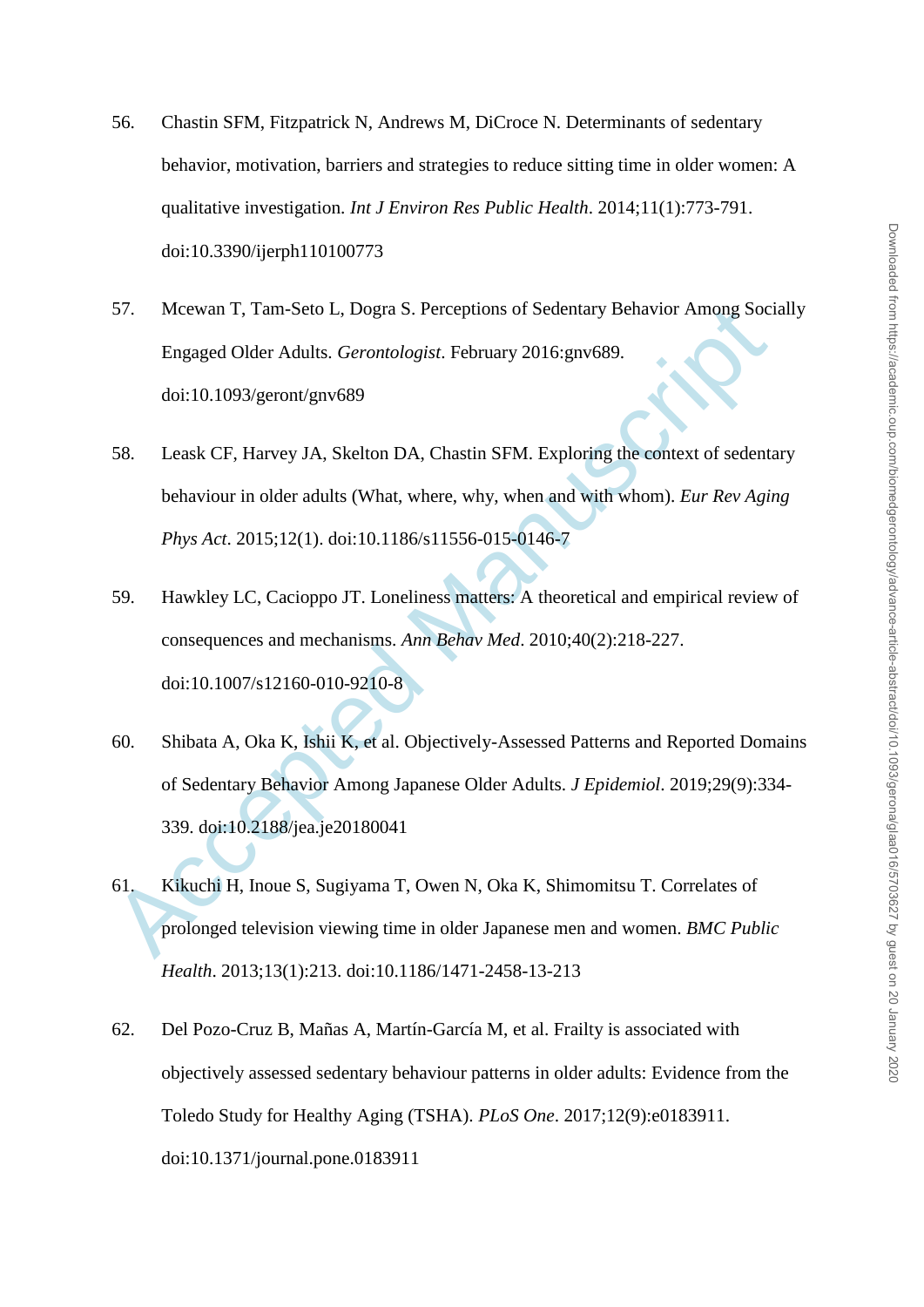- 63. Abellan van Kan G, Rolland Y, Andrieu S, et al. Gait speed at usual pace as a predictor of adverse outcomes in community-dwelling older people an International Academy on Nutrition and Aging (IANA) Task Force. *J Nutr Health Aging*. 2009;13(10):881-889. http://www.ncbi.nlm.nih.gov/pubmed/19924348.
- 64. Baezner H, Blahak C, Poggesi A, et al. Association of gait and balance disorders with age-related white matter changes: The LADIS Study. *Neurology*. 2008;70(12):935- 942. doi:10.1212/01.wnl.0000305959.46197.e6
- 64. Baezner H, Blahak C, Poggesi A, et al. Association of gait and balance disorders w<br>age-related white matter changes: The LADIS Study. *Neurology*. 2008;70(12):935<br>942. doi:10.1212/01.wnl.0000305959.46197.e6<br>65. Alkinso 65. Atkinson HH, Rosano C, Simonsick EM, et al. Cognitive function, gait speed decline, and comorbidities: the health, aging and body composition study. *J Gerontol A Biol Sci Med Sci*. 2007;62(8):844-850. doi:10.1093/gerona/62.8.844
- 66. Studenski S. Gait Speed and Survival in Older Adults. *JAMA*. 2011;305(1):50. doi:10.1001/jama.2010.1923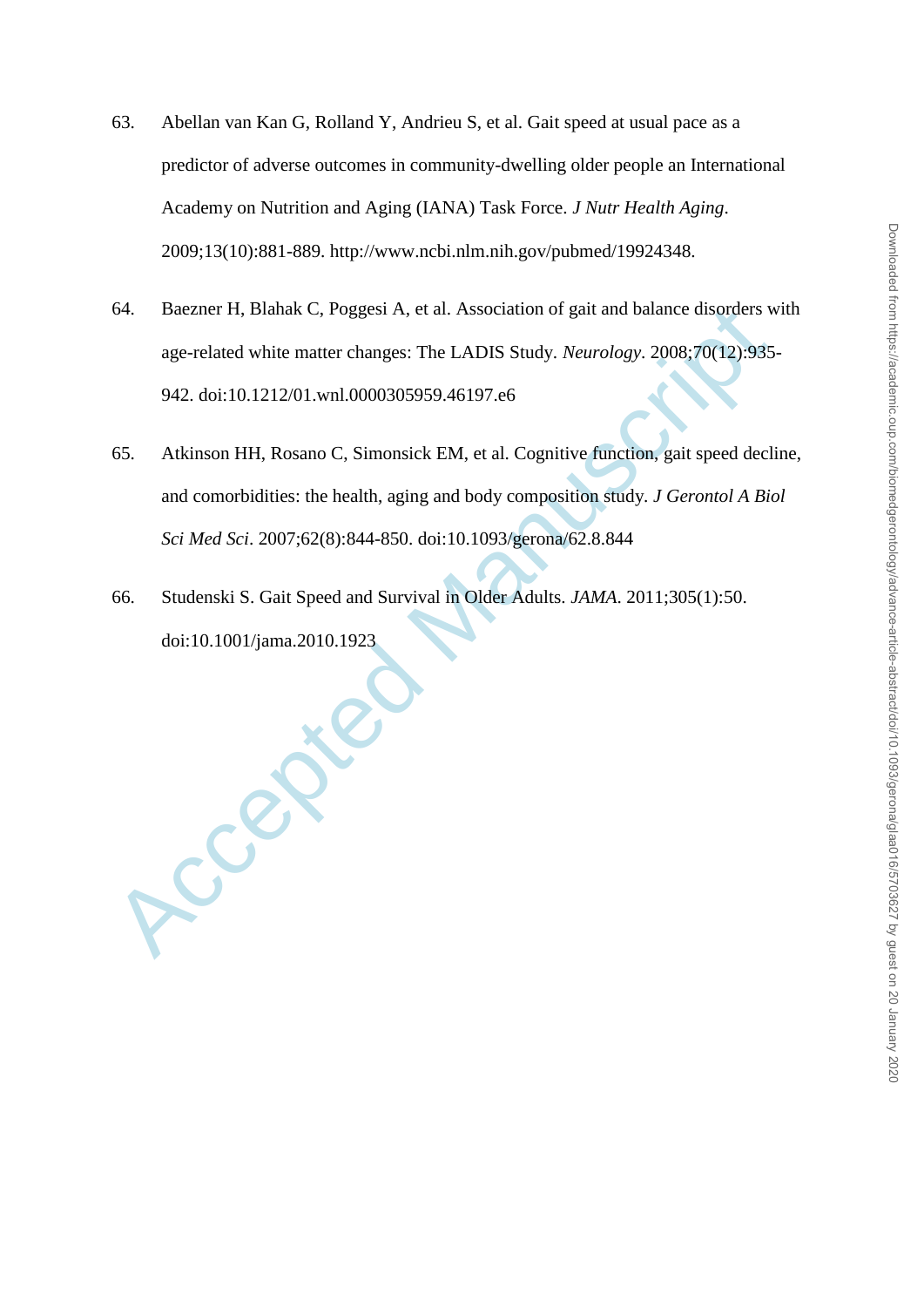| Table 1. Sociodemographic and movement behavior characteristics of the study sample |                |                |              |            |                |
|-------------------------------------------------------------------------------------|----------------|----------------|--------------|------------|----------------|
|                                                                                     |                |                |              |            |                |
|                                                                                     | <b>Overall</b> | <b>Denmark</b> | <b>Spain</b> | UK         | <b>Germany</b> |
|                                                                                     | $(n=1360)$     | $(n=338)$      | $(n=356)$    | $(n=321)$  | $(n=345)$      |
| Age: years, mean (SD)                                                               | 75.3(6.3)      | 77.4(5.7)      | 76.0(6.5)    | 72.8(5.7)  | 74.8(6.2)      |
| Sex: $n$ (%) women                                                                  | 840 (61.8)     | 197(58.3)      | 273(76.7)    | 172(53.6)  | 198(57.4)      |
| Civil status: n (%)                                                                 |                |                |              |            |                |
| Single                                                                              | 117(8.9)       | 43(13.0)       | 28(8.2)      | 19(6.0)    | 27(8.3)        |
| Married/Stable relationship                                                         | 690 (52.6)     | 149 (45.2)     | 173(50.9)    | 186 (58.5) | 182(56.0)      |
| Widow/Widower                                                                       | 354(27.0)      | 104(31.5)      | 111(32.6)    | 71(22.3)   | 68 (20.9)      |
| Divorced                                                                            | 147(11.2)      | 34(10.3)       | 28(8.2)      | 42(13.2)   | 43(13.2)       |
| Unknown                                                                             | 5(0.4)         | 0(0.0)         | 0(0.0)       | 0(0.0)     | 5(1.5)         |
| Education: $n$ (%)                                                                  |                |                |              |            |                |
| I do not know how to read                                                           |                |                |              |            |                |
| or write                                                                            | 5(0.4)         | 0(0.0)         | 5(1.5)       | 0(0.0)     | 0(0.0)         |
|                                                                                     |                |                |              |            |                |

**Table 1.** Sociodemographic and movement behavior characteristics of the study sample

© The Author(s) 2020. Published by Oxford University Press on behalf of The Gerontological Society of America. This is an Open Access article distributed under the terms of the Creative Commons Attribution Non-Commercial License (http://creativecommons.org/licenses/by-nc/4.0/), which permits non-commercial re-use, distribution, and reproduction in any medium, provided the original work is properly cited. For commercial re-use, please contact journals.permissions@oup.com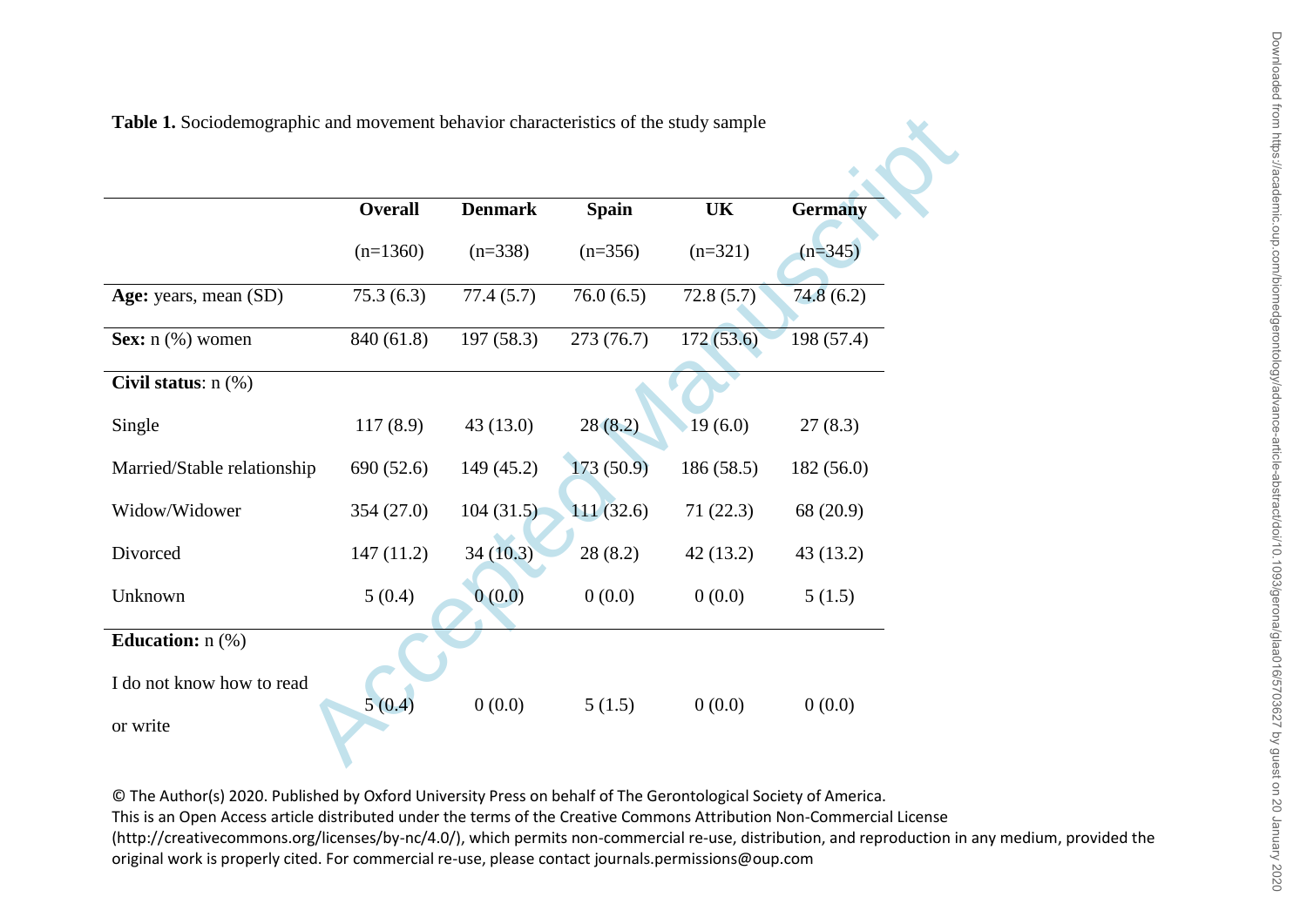| I know how to read and<br>write | 36(2.7)     | 1(0.3)      | 34(10.0)    | 0(0.0)      | 1(0.3)      |
|---------------------------------|-------------|-------------|-------------|-------------|-------------|
|                                 |             |             |             |             |             |
| Primary education               | 279 (20.8)  | 97 (28.9)   | 151 (44.3)  | 20(6.3)     | 11(3.2)     |
| <b>Secondary Education</b>      | 712(53.2)   | 195(58.0)   | 105(30.8)   | 167(52.2)   | 245(71.6)   |
| University                      | 303(22.6)   | 42(12.5)    | 45(13.2)    | 132(41.3)   | 84(24.6)    |
| Unknown                         | 3(0.2)      | 1(0.3)      | 1(0.3)      | 1(0.3)      | 0(0.0)      |
| Number of self-reported         |             |             |             |             |             |
| medical conditions: mean        | 2.9(2.1)    | 2.9(1.8)    | 3.4(2.2)    | 1.9(1.7)    | 3.5(2.1)    |
| (SD)                            |             |             |             |             |             |
| <b>Number of current</b>        |             |             |             |             |             |
| medications: mean (range)       | $4.5(0-19)$ | $4.0(0-14)$ | $4.0(0-17)$ | $4.9(0-19)$ | $4.4(0-16)$ |
| <b>BMI:</b> mean (SD)           | 28.9(5.2)   | 27.4(5.0)   | 29.8(4.9)   | 29.0(5.1)   | 29.3(5.6)   |
|                                 |             |             |             |             |             |
| <b>BMI</b> categories: n (%)    |             |             |             |             |             |
| Underweight and normal          | 301(22.3)   | 111(33.0)   | 54(15.3)    | 68 (21.3)   | 68 (19.7)   |
| Overweight                      | 555(41.1)   | 136(40.5)   | 140 (39.8)  | 131(41.1)   | 148 (42.9)  |
| Obese                           | 496 (36.7)  | 89 (26.5)   | 158 (44.9)  | 120(37.6)   | 129(37.4)   |
|                                 |             |             |             |             |             |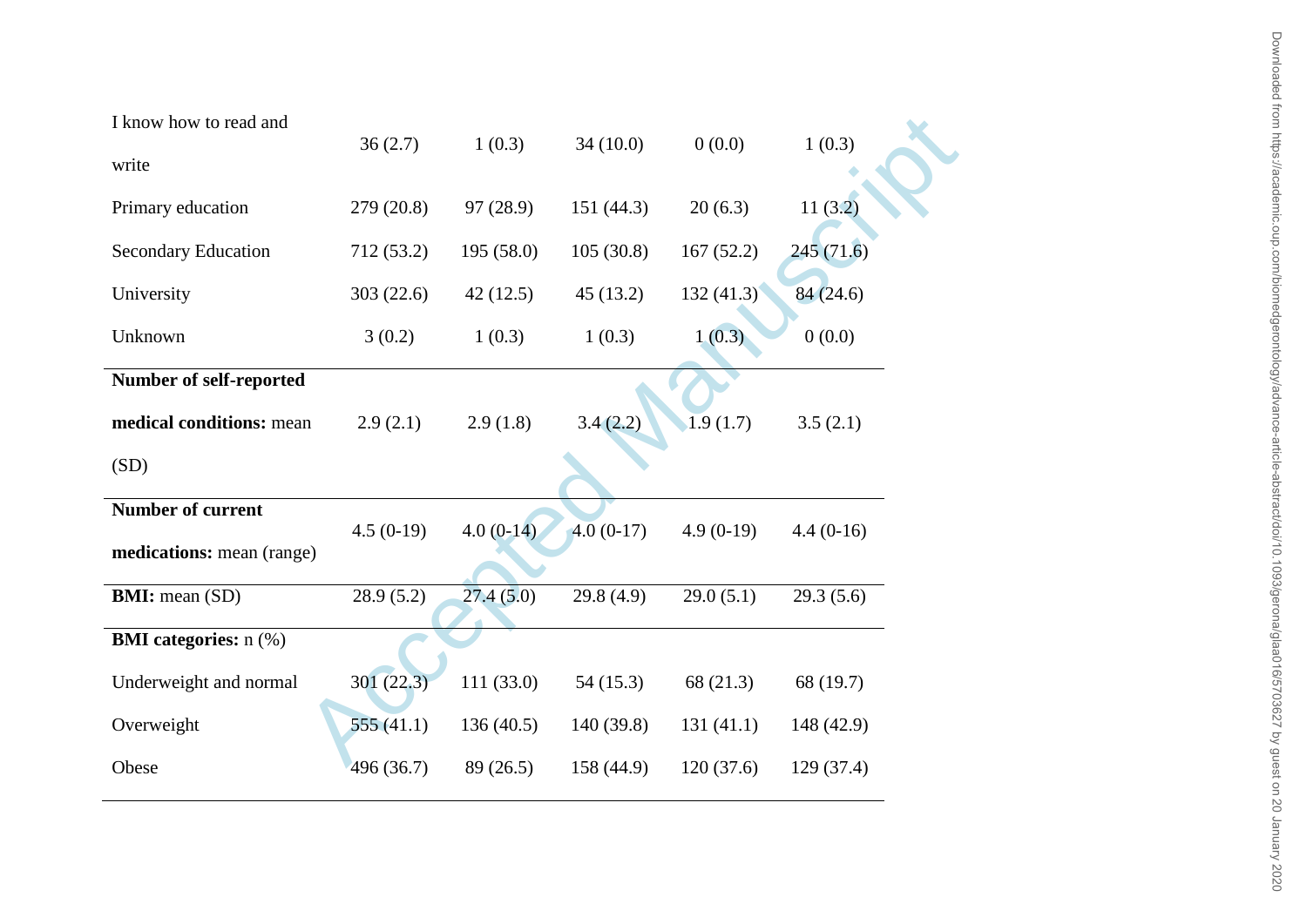| Gait speed: mean (SD)        | 1.1(0.3)   | 1.0(0.2)  | 1.1(0.3)  | 1.2(0.2)  | 1.0(0.2)   |
|------------------------------|------------|-----------|-----------|-----------|------------|
| Self-report SB: hours/day,   |            |           |           |           |            |
| mean $(SD)$                  |            |           |           |           |            |
| 7-days                       | 7.75(2.9)  | 7.93(2.7) | 7.46(3.3) | 7.86(2.8) | 7.72(2.5)  |
| Weekday                      | 7.82(3.0)  | 7.85(2.8) | 7.59(3.6) | 8.08(3.1) | 7.78(2.6)  |
| Weekend day                  | 7.54(3.0)  | 8.13(2.9) | 7.05(3.2) | 7.30(2.8) | 7.62(2.7)  |
| Accelerometry <sup>a</sup> : | $n=1266$   | $n=326$   | $n=313$   | $n=310$   | $n=317$    |
| % daily sedentary time       | 78.8 (7.0) | 81.0(6.6) | 79.2(6.6) | 76.5(6.5) | 78.4 (7.4) |
| % daily LPA time             | 18.6(5.8)  | 17.2(5.6) | 18.5(5.9) | 19.8(5.2) | 18.9(6.1)  |
| % daily MVPA time            | 2.6(2.3)   | 1.8(1.8)  | 2.3(1.9)  | 3.7(2.6)  | 2.7(2.2)   |
| Number daily steps, mean     | 5056.0     | 4420.1    | 5225.7    | 5838.5    | 4777.1     |
| (SD)                         | (2596.9)   | (2409.7)  | (2302.8)  | (2985,3)  | (2439.5)   |
| MVPA daily counts, mean      | 2945.3     | 2915.3    | 2844.7    | 3062.3    | 2961.1     |
| (SD)                         | (386.8)    | (352.4)   | (335.8)   | (388.0)   | (433.6)    |
| Daily wear time, hours,      | 14.4(1.1)  | 14.5(1.1) | 14.3(1.2) | 14.3(1.1) | 14.3(1.2)  |
|                              |            |           |           |           |            |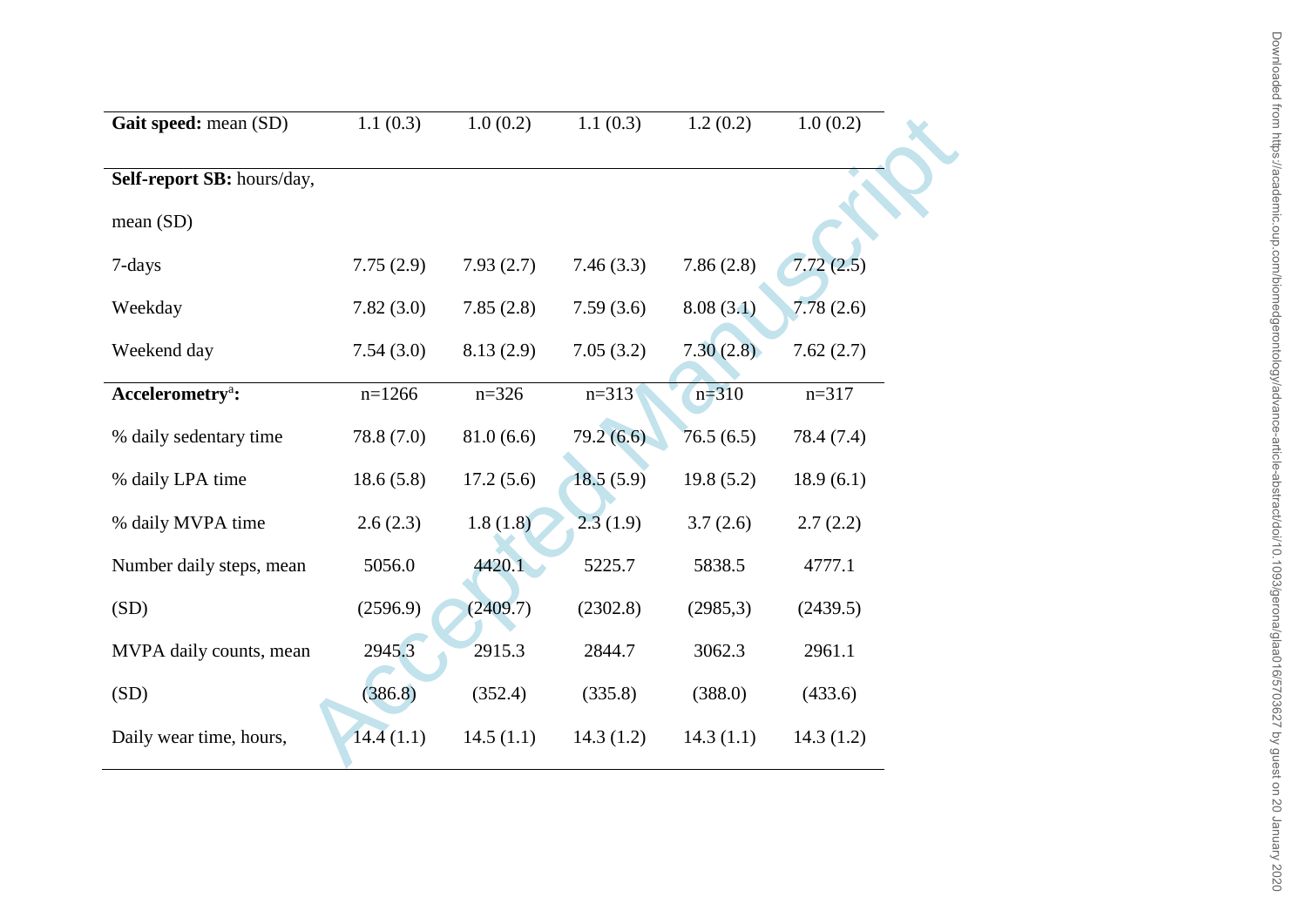mean (SD)

<sup>a</sup>n of participants with valid accelerometry data.

Accepted Manuscrit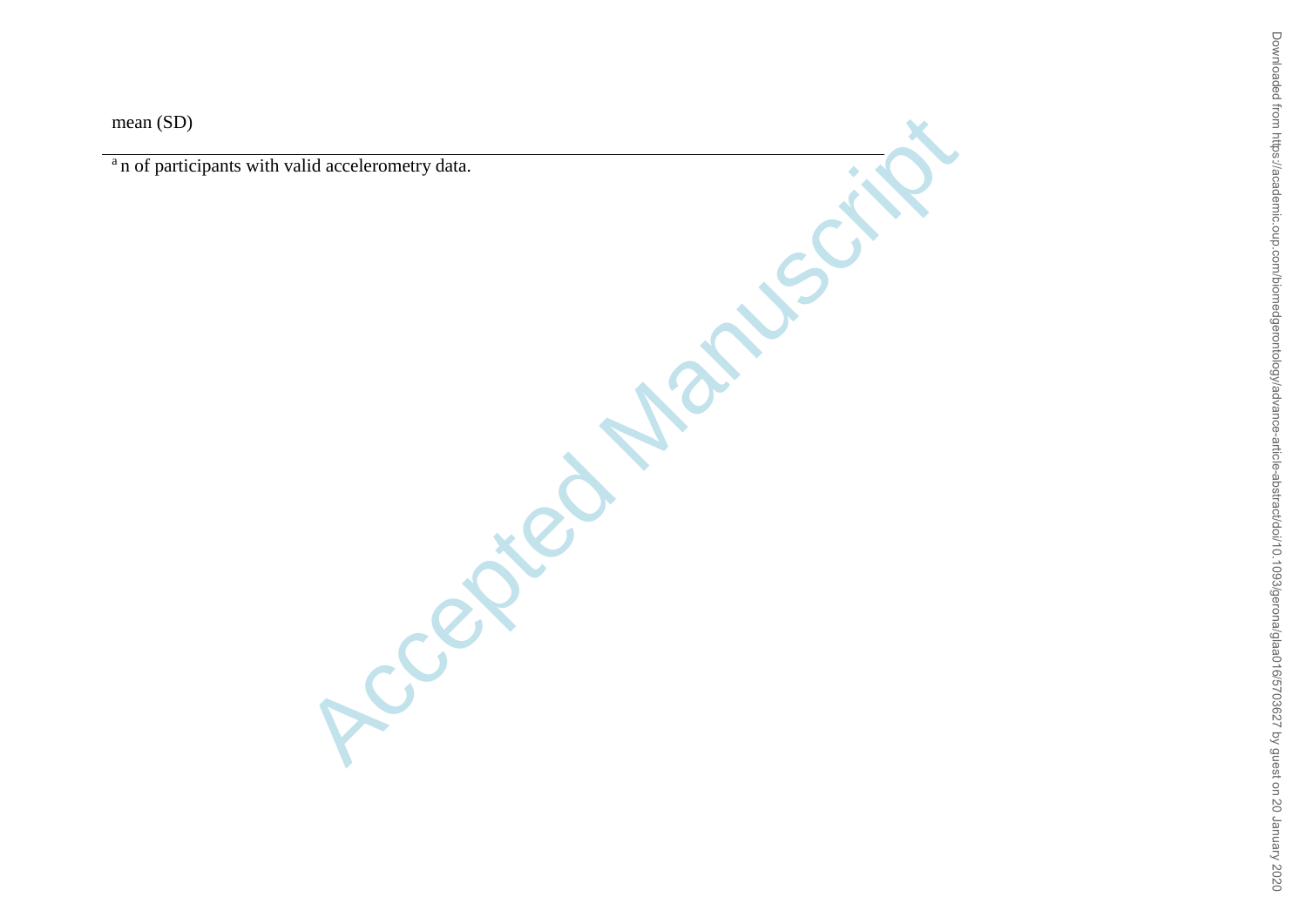|                                       | Overall <sup>a</sup> | Denmark                   | Spain      | $\ensuremath{\mathrm{UK}}\xspace$ | Germany    | Overall    | Overall    |
|---------------------------------------|----------------------|---------------------------|------------|-----------------------------------|------------|------------|------------|
|                                       | $(n=1230)$           | $(n=325)$                 | $(n=284)$  | $(n=309)$                         | $(n=312)$  | men        | women      |
|                                       |                      |                           |            |                                   |            | $(n=474)$  | $(n=756)$  |
| Daily %                               |                      |                           |            |                                   |            |            |            |
| Watching                              |                      | $34.8(15.3)$ $34.2(14.0)$ | 40.1(17.8) | 31.7(12.9)                        | 33.8(15.1) | 34.6(15.4) | 35.0(15.2) |
| television                            |                      |                           |            |                                   |            |            |            |
| Playing computer<br>games             | 3.6(7.2)             | 3.6(7.4)                  | 3.6(7.3)   | 2.7(5.8)                          | 4.4(7.8)   | 2.9(6.6)   | 4.1(7.5)   |
| Sitting listening to<br>music / radio | 5.7(7.9)             | 6.2(8.5)                  | 6.8(9.3)   | 5.3(6.8)                          | 4.6(6.6)   | 6.3(8.0)   | 5.4(7.8)   |
| Sitting and talking<br>on the phone   | 4.2(4.1)             | 3.7(3.2)                  | 4.6(5.3)   | 4.2(3.6)                          | 4.3(4.0)   | 3.4(3.3)   | 4.7(4.4)   |
| Doing paperwork                       | 6.6(9.3)             | 7.5(8.8)                  | 3.7(7.4)   | 7.4(9.4)                          | 7.4(10.7)  | 9.9(11.5)  | 4.6(6.9)   |
| Sitting reading                       | 12.4(9.2)            | 14.0(9.8)                 | 9.9(8.8)   | 10.3(7.6)                         | 15.1(9.3)  | 12.6(9.6)  | 12.3(9.0)  |

**Table 2.** Compositional descriptive statistics of the percentage of daily time spent in context-specific sedentary behaviors by country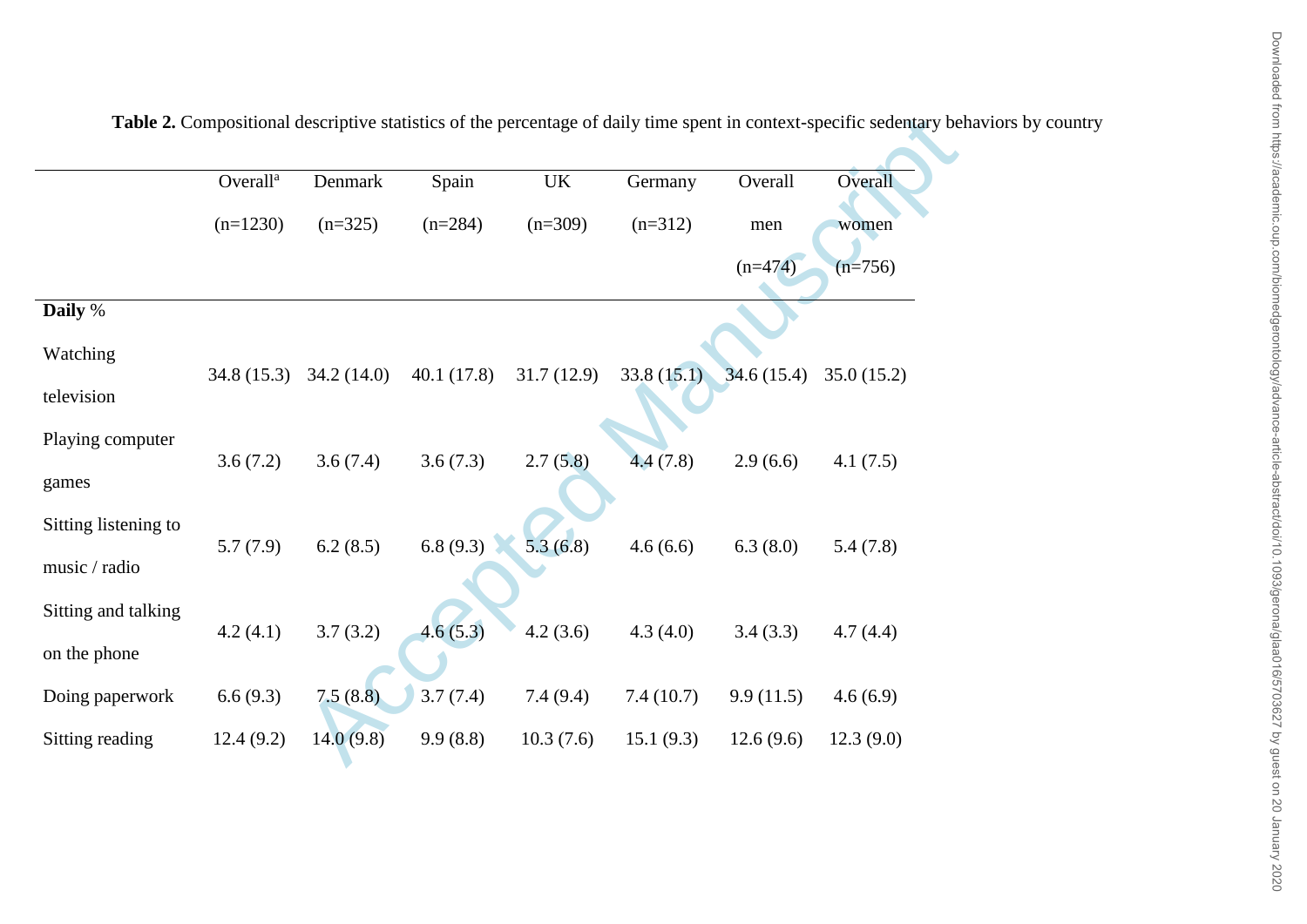| Playing a musical   |          |          |                                                                                                    |           |          |          |          |
|---------------------|----------|----------|----------------------------------------------------------------------------------------------------|-----------|----------|----------|----------|
| instrument          | 0.4(2.0) | 0.5(2.6) | 0.2(1.7)                                                                                           | 0.5(2.0)  | 0.4(1.6) | 0.6(2.4) | 0.3(1.8) |
| Doing artwork or    |          |          |                                                                                                    |           |          |          |          |
| crafts              | 3.4(7.4) | 2.8(7.1) | 5.0(8.5)                                                                                           | 3.5(8.0)  | 2.2(5.5) | 1.3(4.5) | 4.6(8.5) |
| Sitting and driving |          |          |                                                                                                    |           |          |          |          |
| in a car            | 7.7(6.5) | 8.3(6.4) | 5.5(5.2)                                                                                           | 10.6(7.4) | 6.2(5.3) | 8.9(7.3) | 6.9(5.7) |
|                     |          |          | <sup>a</sup> n of participants with valid accelerometry and Sedentary Behavior Questionnaire data. |           |          |          |          |
|                     |          |          |                                                                                                    |           |          |          |          |
|                     |          |          |                                                                                                    |           |          |          |          |
|                     |          |          |                                                                                                    |           |          |          |          |
|                     |          |          |                                                                                                    |           |          |          |          |
|                     |          |          |                                                                                                    |           |          |          |          |
|                     |          |          |                                                                                                    |           |          |          |          |
|                     |          |          |                                                                                                    |           |          |          |          |
|                     |          |          |                                                                                                    |           |          |          |          |
|                     |          |          |                                                                                                    |           |          |          |          |
|                     |          |          |                                                                                                    |           |          |          |          |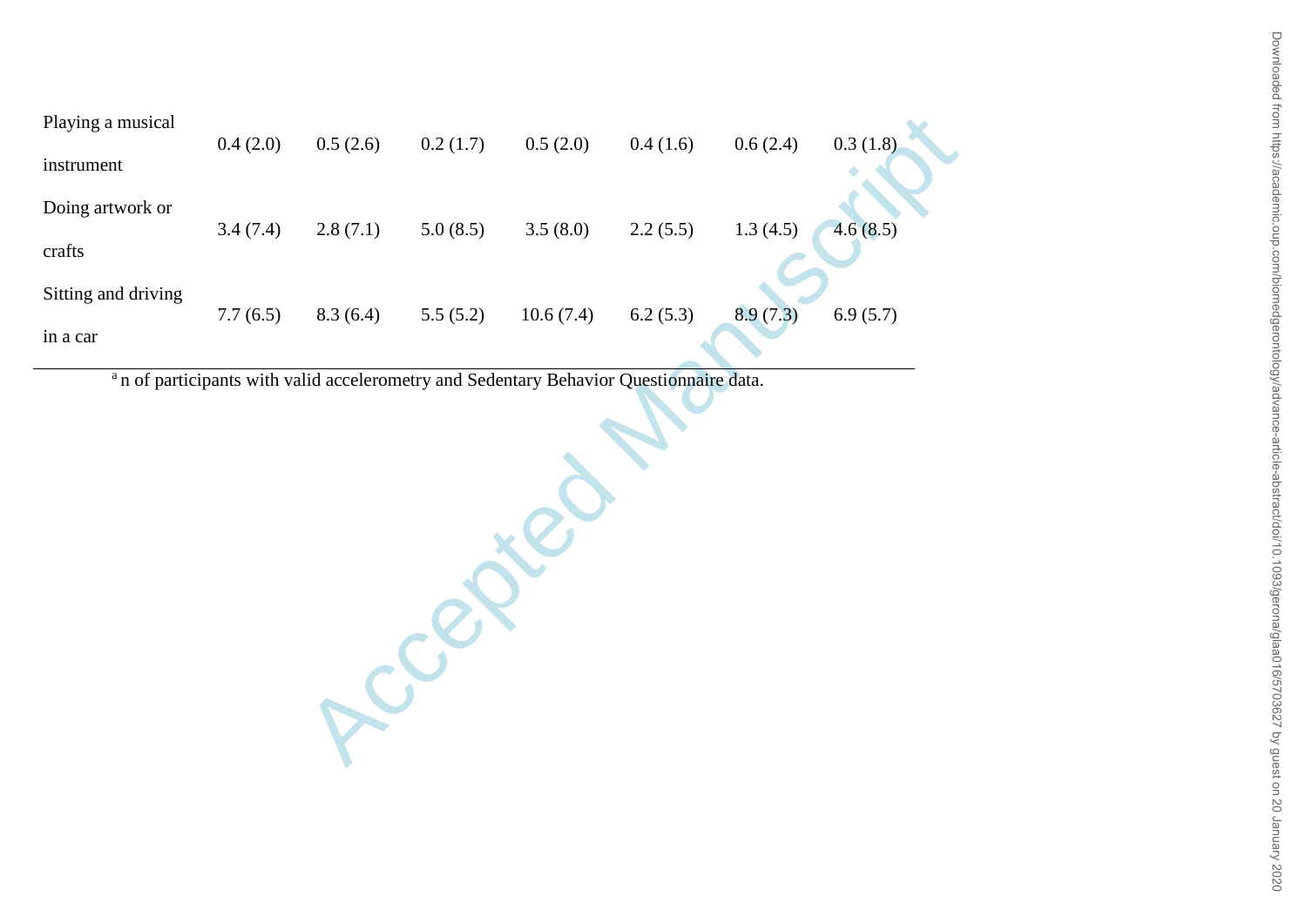|                                                      | SITLESS overall sample (n=1360) |                  |         |  |  |  |  |
|------------------------------------------------------|---------------------------------|------------------|---------|--|--|--|--|
|                                                      | $\beta$                         | 95% CI           | p-value |  |  |  |  |
| Constant                                             | 89.85                           | (86.39, 93.32)   | < 0.001 |  |  |  |  |
| Site (Denmark = reference)                           |                                 |                  |         |  |  |  |  |
| Spain                                                | $-0.22$                         | $(-1.25, -0.81)$ | 0.671   |  |  |  |  |
| <b>UK</b>                                            | $-3.14$                         | $(-4.18, -2.10)$ | < 0.001 |  |  |  |  |
| Germany                                              | $-2.95$                         | $(-3.97, -1.93)$ | < 0.001 |  |  |  |  |
| Age (years)                                          | 0.23                            | (0.17, 0.29)     | < 0.001 |  |  |  |  |
| <b>Sex</b><br>Men (women=reference)                  | 2.78                            | (2.05, 3.52)     | < 0.001 |  |  |  |  |
| <b>Civil status</b><br>Single (not single=reference) | 1.89                            | (0.67, 3.12)     | 0.002   |  |  |  |  |
| <b>Education level</b> (primary=reference)           |                                 |                  |         |  |  |  |  |
| Secondary                                            | 0.83                            | $(-0.11, 1.77)$  | 0.084   |  |  |  |  |
| Higher                                               | 1.54                            | (0.39, 2.69)     | 0.009   |  |  |  |  |
| <b>Number of current medications</b>                 | 0.36                            | (0.24, 0.47)     | < 0.001 |  |  |  |  |
| <b>BMI</b> ( $\text{Kg/m}^2$ ) (obese=reference)     |                                 |                  |         |  |  |  |  |

# Table 3. Mixed linear regression analysis of correlates of sedentary time<sup>a</sup> per country

© The Author(s) 2020. Published by Oxford University Press on behalf of The Gerontological Society of America.

This is an Open Access article distributed under the terms of the Creative Commons Attribution Non-Commercial License (http://creativecommons.org/licenses/by-nc/4.0/), which permits noncommercial re-use, distribution, and reproduction in any medium, provided the original work is properly cited. For commercial re-use, please contact journals.permissions@oup.com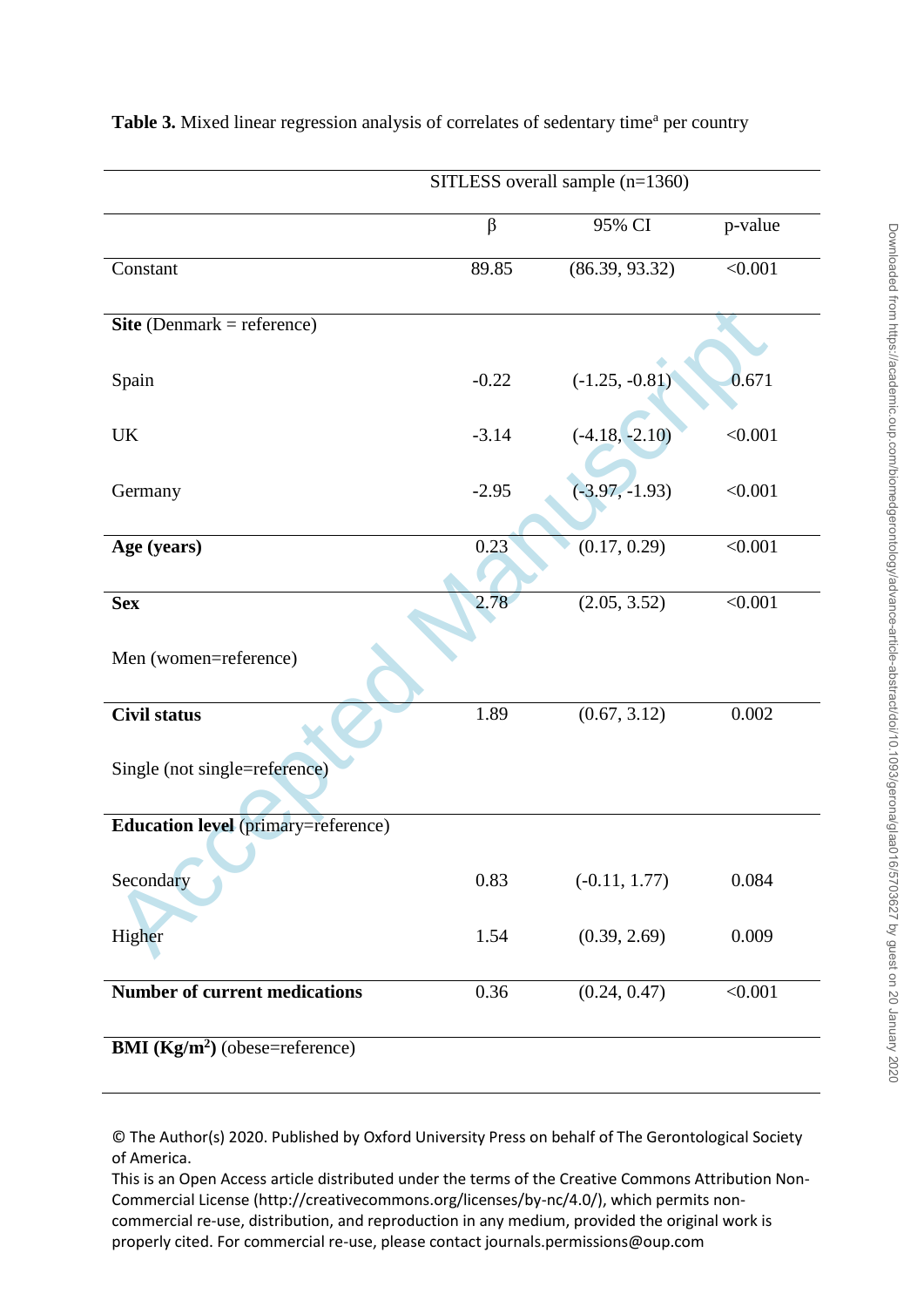| Under or normal weight | $-2.77$ | $(-3.74, -1.80)$ | < 0.001 |
|------------------------|---------|------------------|---------|
| Overweight             | $-1.98$ | $(-2.79, -1.17)$ | < 0.001 |
| Gait speed (m/sec)     | $-4.29$ | $(-5.83, -2.75)$ | < 0.001 |

<sup>a</sup> Expressed as percentage of total wear time.

Likelihood test for the cluster component p=0.0098

Accepted Manuscript

SE: Unstandardized regression coefficients and standard errors; CI: confidence interval; BMI:

body mass index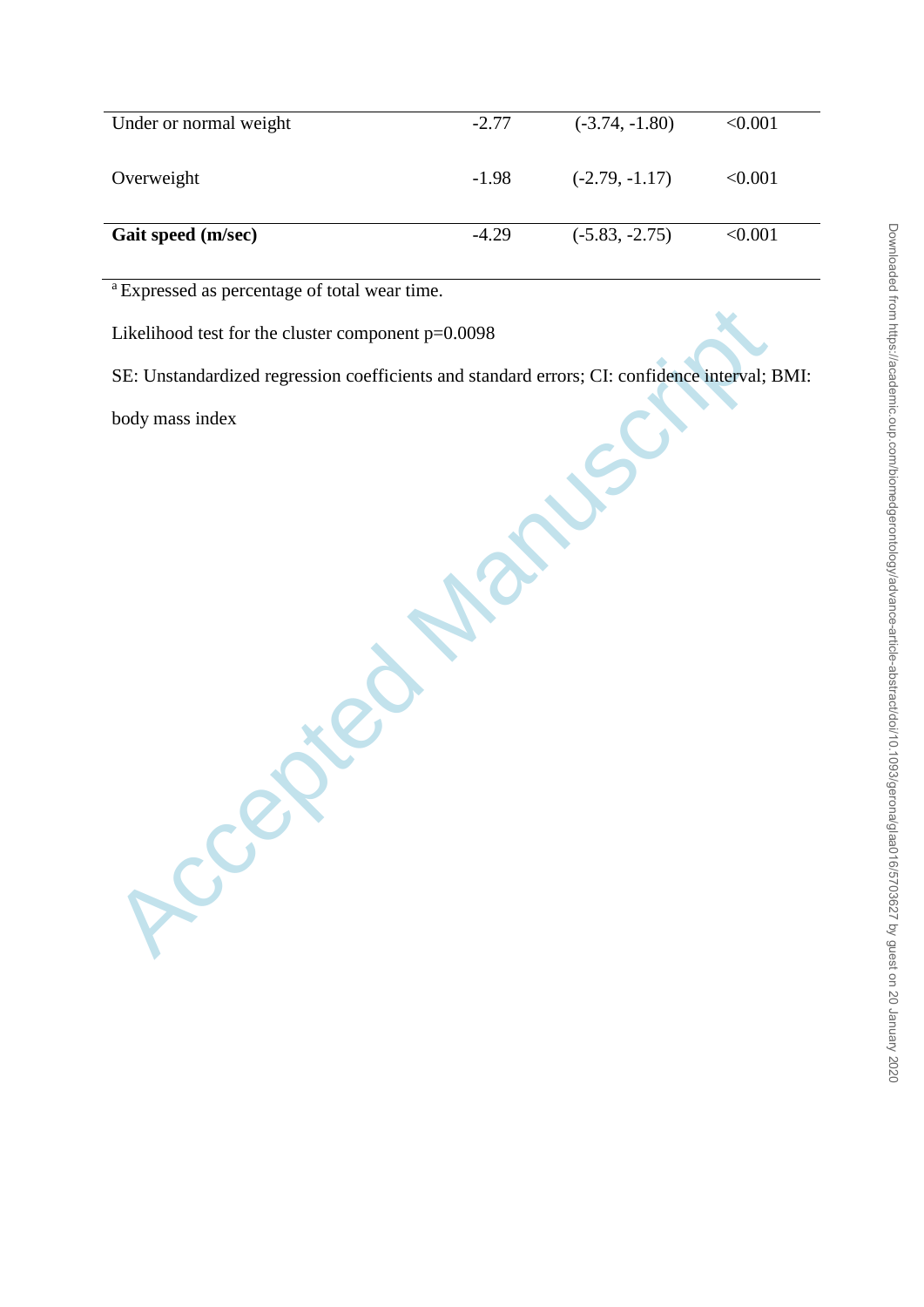Figure 1. Ternary plots of the sample composition of time spent in sedentary behavior  $(X)$ , light physical activity  $(Y)$ , and moderate-to-vigorous physical activity  $(Z)$  for the whole sample (A), and for the whole sample centered (B).

**Figure 2.** Distribution of daily time spent in context-specific sedentary behaviors by sex and country

Accepted Main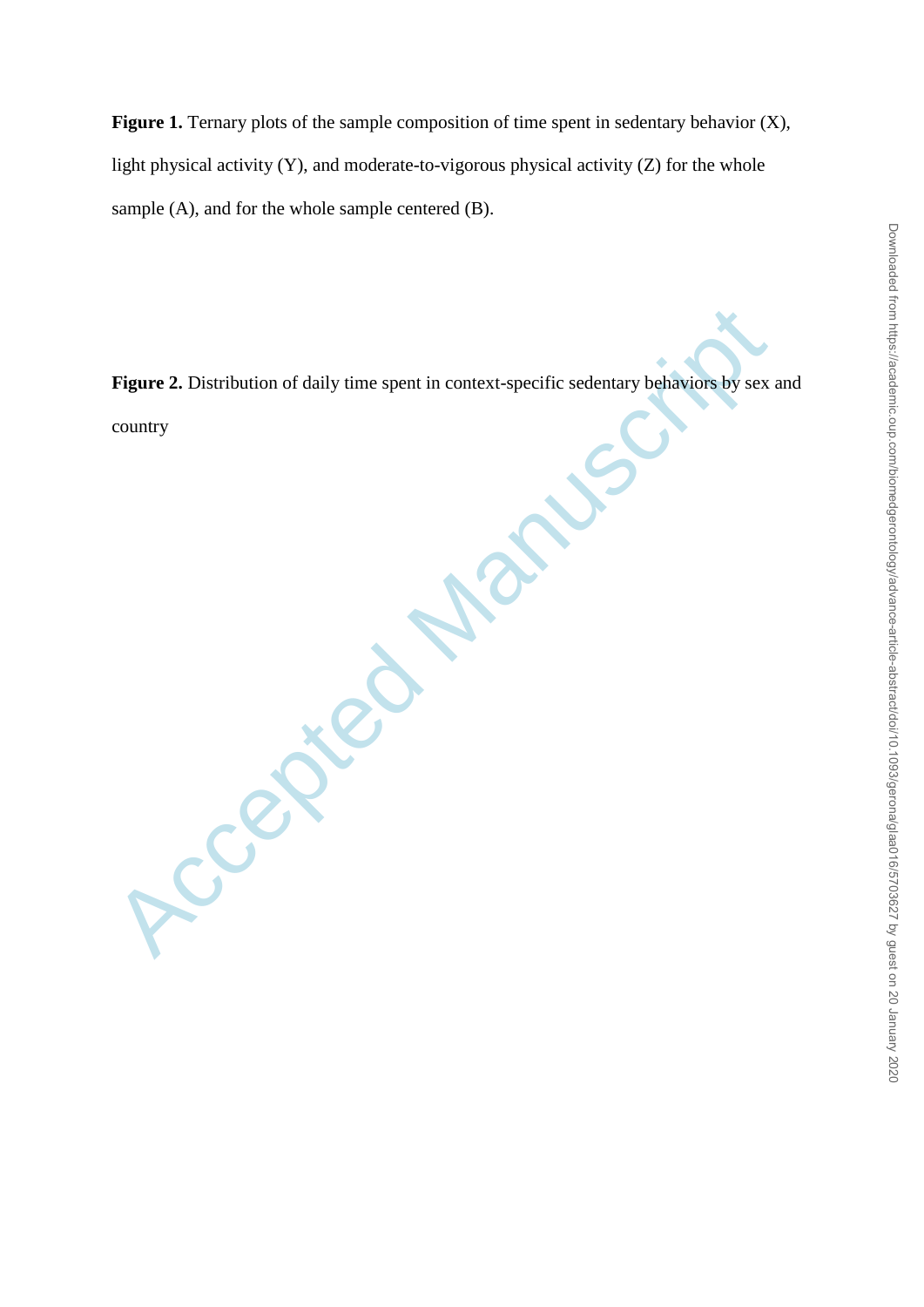